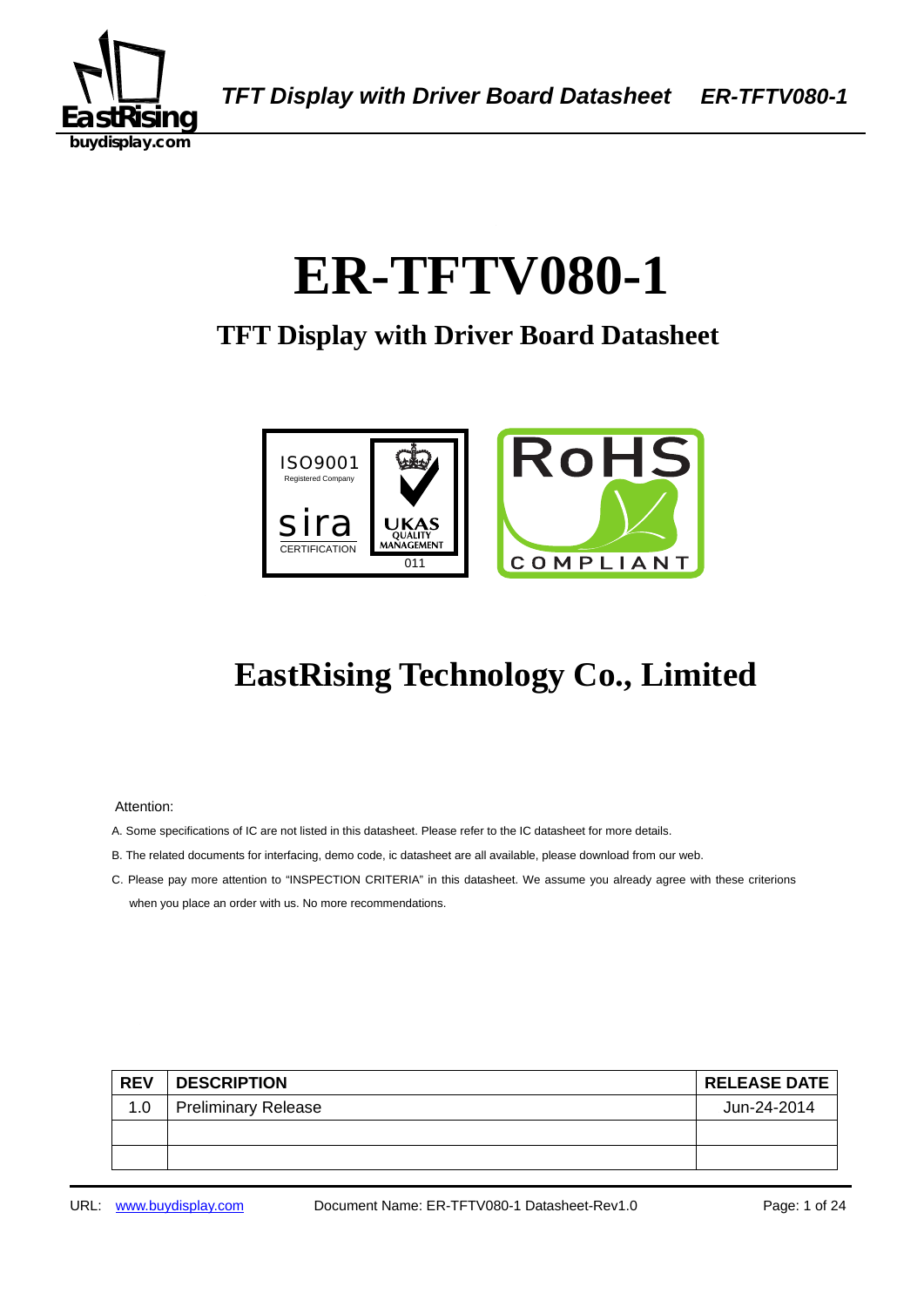

## **CONTENTS**

|                                                                                                          | 04                                                 |
|----------------------------------------------------------------------------------------------------------|----------------------------------------------------|
|                                                                                                          | 04<br>04                                           |
|                                                                                                          | 05                                                 |
|                                                                                                          | 05<br>05<br>05<br>05                               |
|                                                                                                          | 06                                                 |
| 3.3 Power, Keyboard, Video (CVBS), VGA Cable with Terminal Outline Drawing - - - - - - - - - - - - - - - | 06<br>08                                           |
|                                                                                                          | 09                                                 |
|                                                                                                          | 09<br>10<br>10<br>11<br>11<br>12<br>12<br>13<br>13 |
|                                                                                                          | 14                                                 |
|                                                                                                          | 14<br>14<br>14<br>15<br>17                         |
|                                                                                                          | 18                                                 |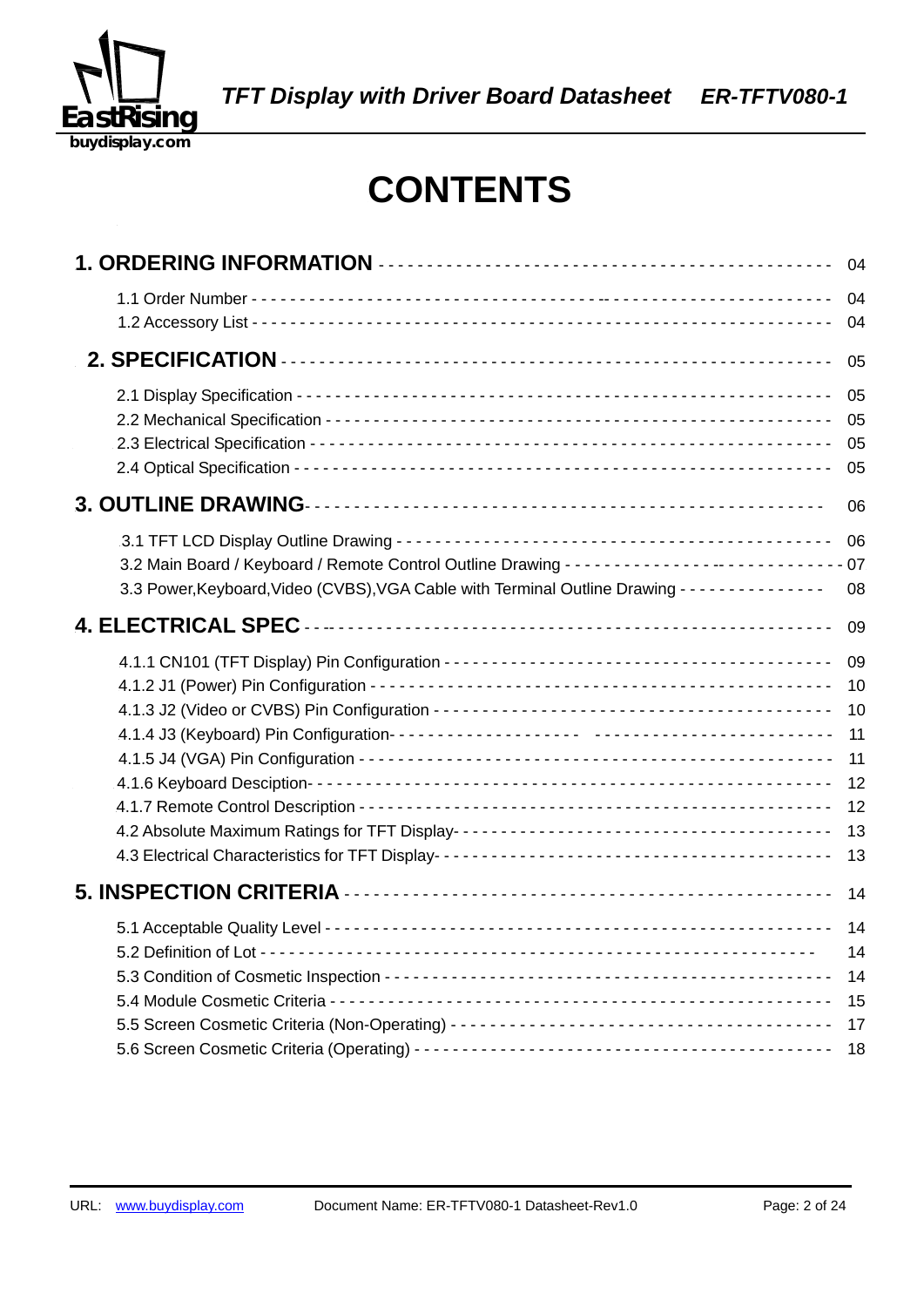

| buydisplay.com |    |
|----------------|----|
|                | 20 |
|                | 20 |
|                | 21 |
|                | 21 |
|                | 21 |
|                | 21 |
|                | 21 |
|                | 22 |
|                | 22 |
|                | 22 |
|                | 23 |
|                | 23 |
|                | 23 |
|                | 24 |
|                | 24 |
|                | 24 |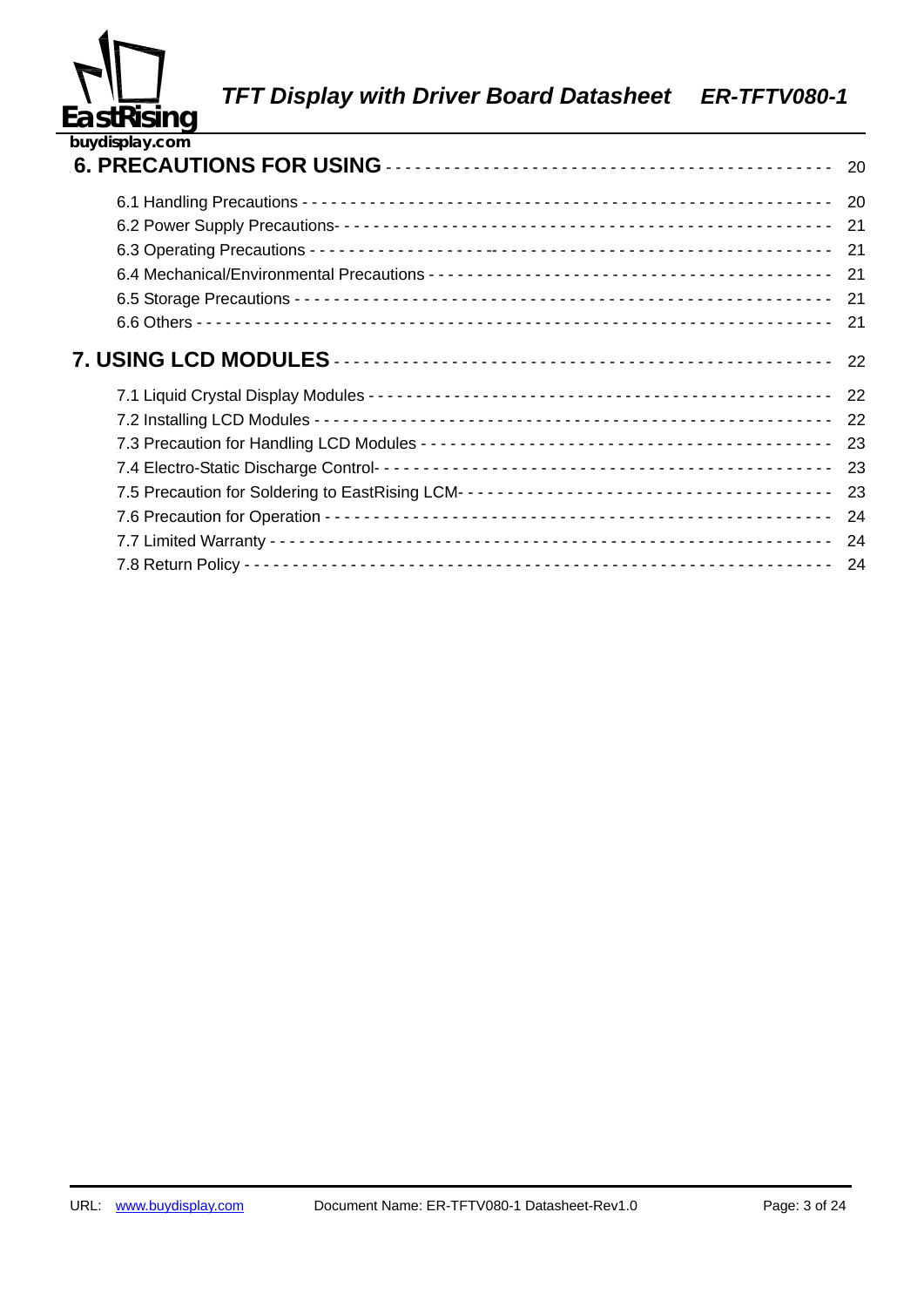

## **1. ORDERING INFORMATION**

#### 1.1 Order Number

| <b>Part Number (Order Number)</b> | <b>Description</b>                                      |
|-----------------------------------|---------------------------------------------------------|
| ER-TFTV080-1                      | 8 inch TFT-LCD Display with VGA+Video(CVBS)+HDMI Board, |
|                                   | Keyboard Cable with Terminal (J6)                       |

#### 1.2 Optional Accessory List

| <b>Accessory Name</b>                    | Quantity | <b>Position</b> |
|------------------------------------------|----------|-----------------|
| 8 inch 4-wire Resistive Touch Panel      | piece    | N/A             |
| USB Port 4-Wire Touch Panel Driver Board | piece    | N/A             |
| Video (CVBS) Cable with Terminal         | piece    | J5              |
| <b>Power Cable with Terminal</b>         | piece    | J3              |
| <b>VGA Cable with Terminal</b>           | piece    | J4              |
| Remote Control (Optional)                | 1 piece  | N/A             |

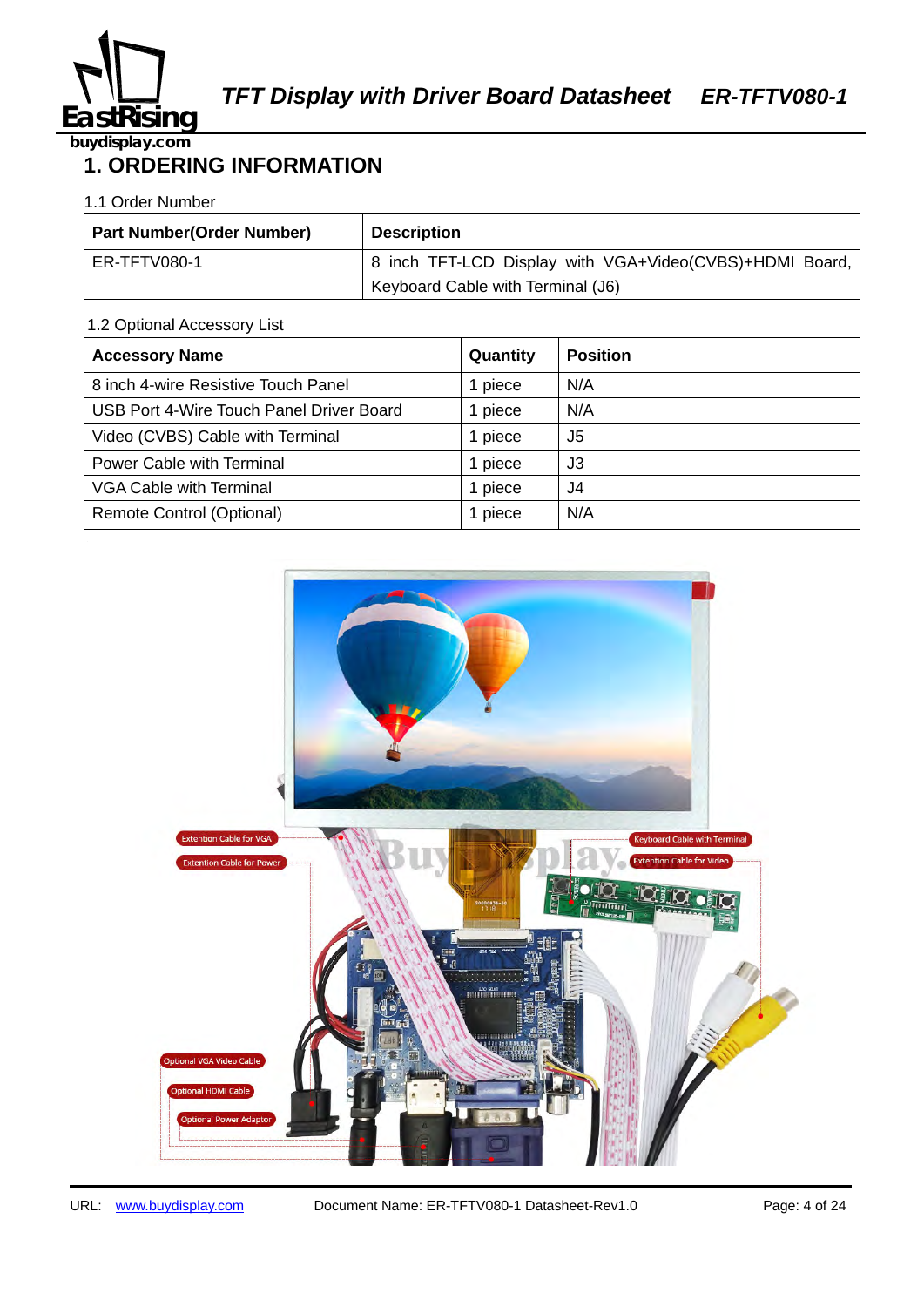

## **2. SPECIFICATION**

#### 2.1 Display Specification

| <b>ITEM</b>                  | <b>STANDARD VALUE</b>                                  | <b>UNIT</b> |
|------------------------------|--------------------------------------------------------|-------------|
| Display Format               | 800 (RGB) x 480 Dots                                   |             |
| <b>Display Connector</b>     | <b>FPC</b>                                             |             |
| <b>FPC Connector</b>         | 50 Pin, 0.5mm Pitch, SMD Horizontal Type Top contact   |             |
| <b>Operating Temperature</b> | $-20 - +70$                                            | °C          |
| Storage Temperature          | $-30 - +80$                                            | $^{\circ}C$ |
| <b>Touch Panel Optional</b>  | Yes                                                    |             |
| <b>Sunlight Readable</b>     | No.                                                    |             |
| Application                  | Portable Product/Industrial Device/Hand-held/Security, |             |
|                              | Instrument Display/Office Electronics                  |             |

#### 2.2 Mechanical Specification

| <b>ITEM</b>                              | <b>STANDARD VALUE</b>       | <b>UNIT</b> |
|------------------------------------------|-----------------------------|-------------|
| Diagonal Size                            | 8.0"                        | inch        |
| <b>Outline Dimension for TFT Display</b> | 192.8(W) x116.9(H)          | mm          |
| <b>Active Area</b>                       | 176.64(W) x 99.36(H)        | mm          |
| <b>Pixel Size</b>                        | $0.0736(W) \times 0.207(H)$ | mm          |
| <b>Gross Weight</b>                      | 507                         |             |

#### 2.3 Electrical Specification

| <b>ITEM</b>         | <b>STANDARD VALUE</b> | UNIT |
|---------------------|-----------------------|------|
| IC Package          | <b>COG</b>            | --   |
| <b>Driver</b>       | OTA7001A V03          | --   |
| Interface           | Video(CVBS)/VGA/HDMI  | --   |
| Response Time (Typ) | 15                    | ms   |

#### 2.4 Optical Specification

| <b>ITEM</b>          | <b>STANDARD VALUE</b>             | <b>UNIT</b> |
|----------------------|-----------------------------------|-------------|
| LCD Type             | TFT-LCD / Transmissive / Positive |             |
| Viewing Angle Range  | Left:70, Right:70, Up:50, Down:70 | deg         |
| Colors               | 65K/262K/16.7M                    |             |
| Contrast Ratio (Typ) | 500:1                             |             |
| Brightness (Typ)     | 200                               | cd/m2       |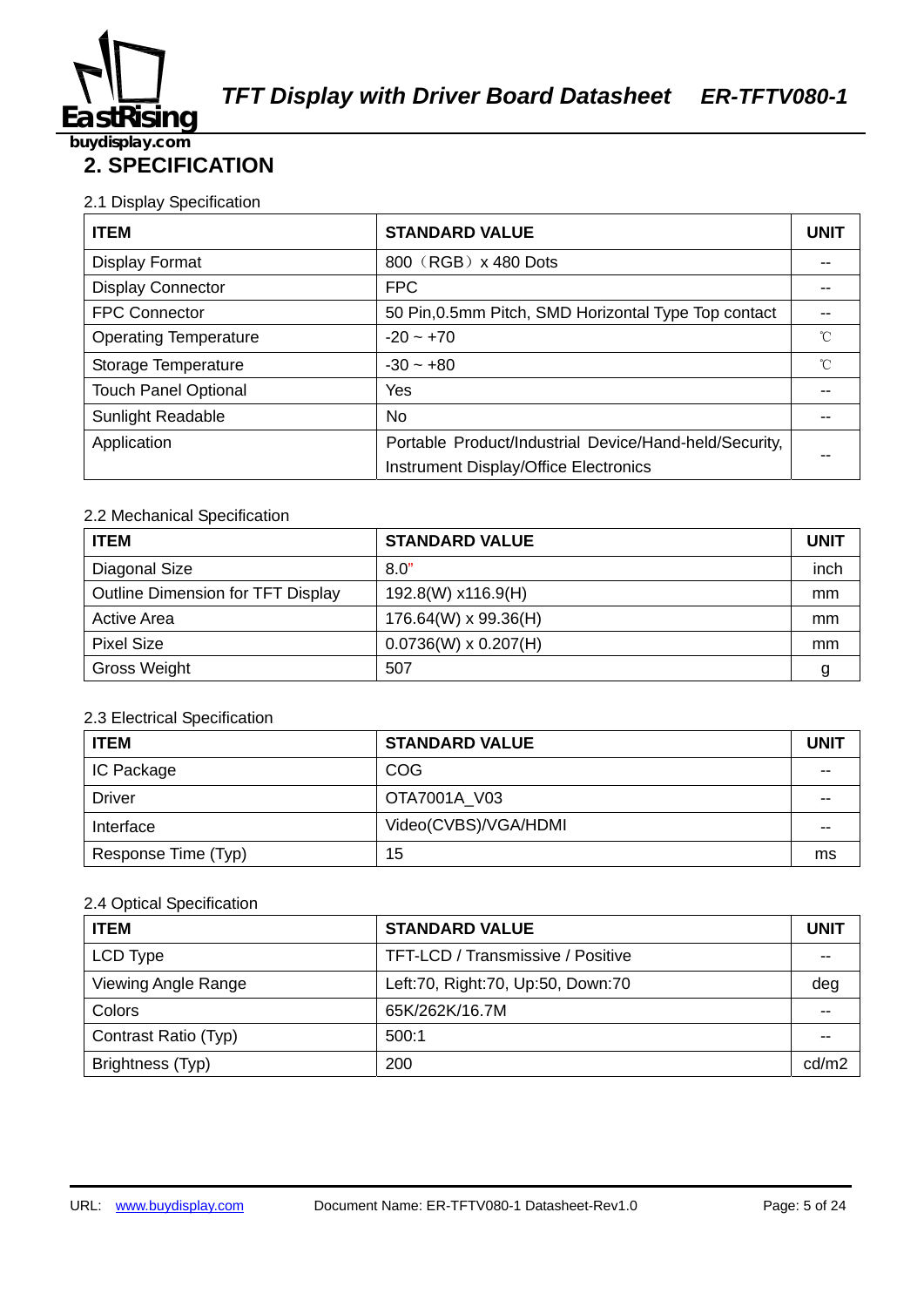

## **3. OUTLINE DRAWING**

3.1 TFT LCD Display Outline Drawing

![](_page_5_Figure_5.jpeg)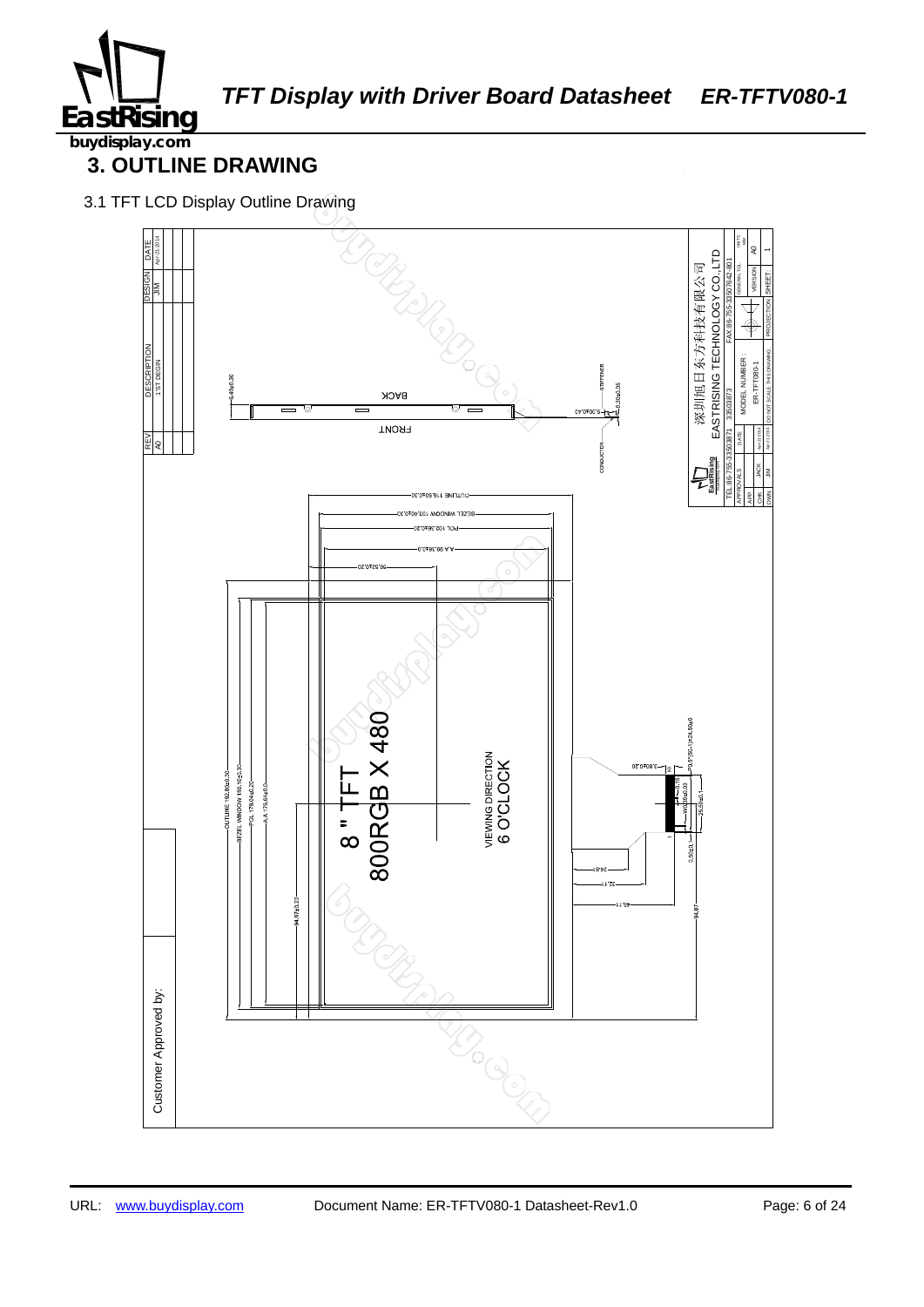![](_page_6_Picture_0.jpeg)

3.2 Main Board / Keyboard / Remote Control Outline Drawing

![](_page_6_Figure_4.jpeg)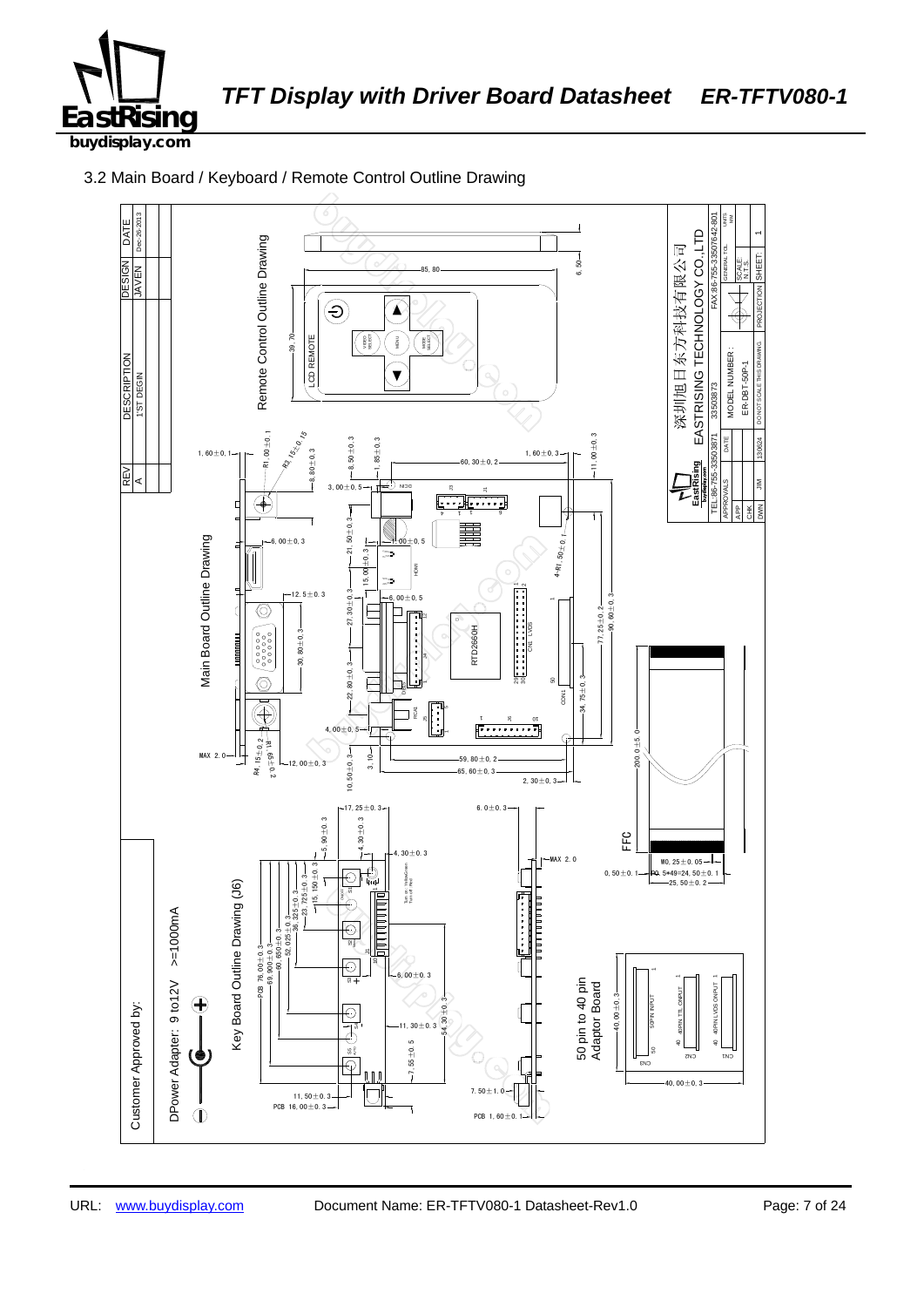![](_page_7_Picture_0.jpeg)

![](_page_7_Figure_3.jpeg)

3.3 Power,Keyboard,Video (CVBS),VGA Cable with Terminal Outline Drawing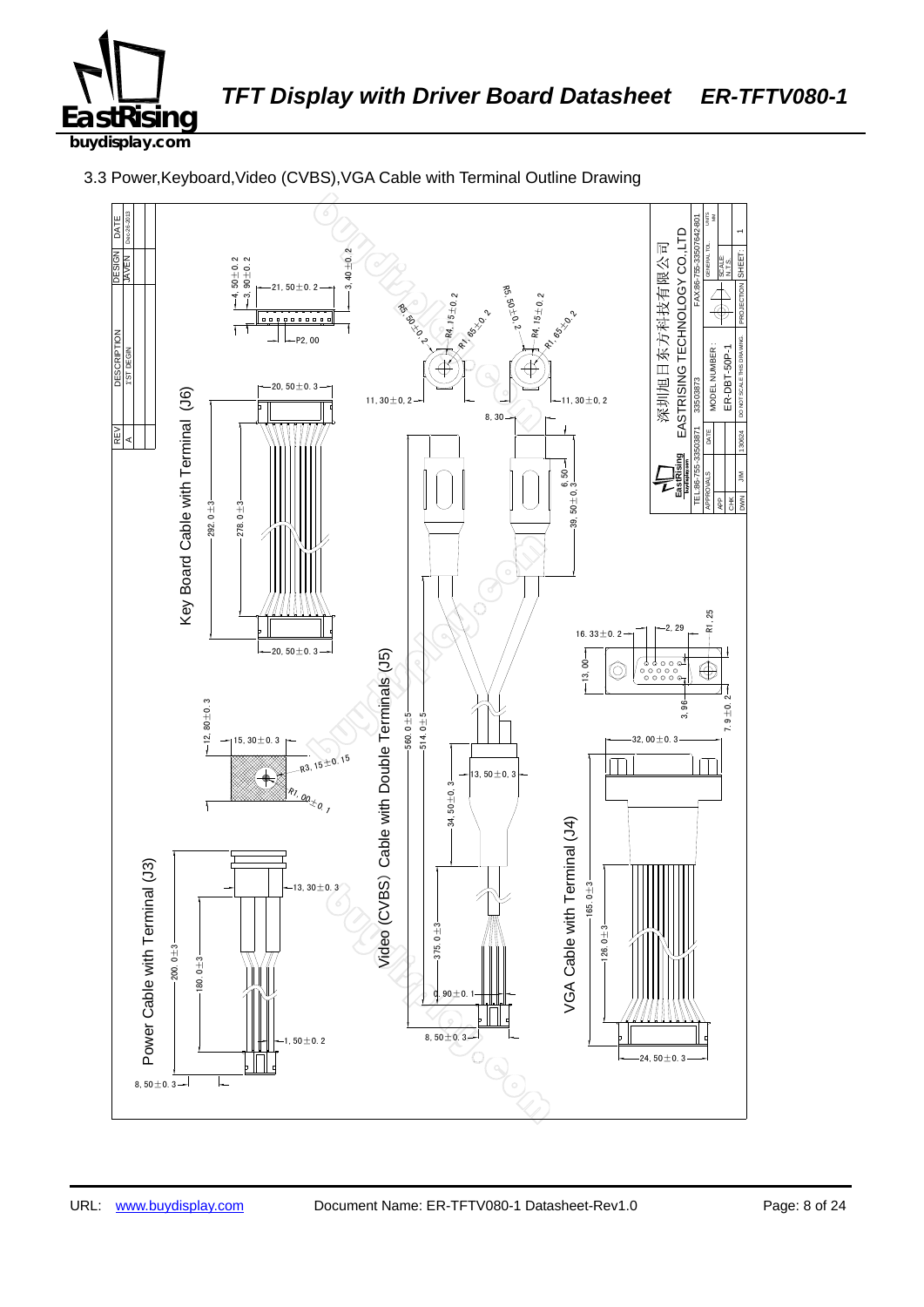![](_page_8_Picture_0.jpeg)

### 176B38521460B75 **4. ELECTRICAL SPEC**

4.1 Pin Configuration

4.1.1 CN101 (TFT Display) Pin Configuration

| Pin No           | <b>Symbol</b>  | <b>Descriptions</b>               |        |
|------------------|----------------|-----------------------------------|--------|
| 1                | VLED+          | Power for LED backlight (Anode)   |        |
| $\overline{2}$   | VLED+          | Power for LED backlight (Anode)   |        |
| 3                | VLED-          | Power for LED backlight (Cathode) |        |
| 4                | VLED-          | Power for LED backlight (Cathode) |        |
| 5                | <b>GND</b>     | Power ground                      |        |
| 6                | <b>VCOM</b>    | Common voltage                    |        |
| $\overline{7}$   | <b>DVDD</b>    | Power for Digital Circuit         |        |
| 8                | <b>MODE</b>    | DE/SYNC mode select               | Note 1 |
| $\boldsymbol{9}$ | DE             | Data Input Enable                 |        |
| 10               | <b>VS</b>      | Vertical Sync Input               |        |
| 11               | <b>HS</b>      | Horizontal Sync Input             |        |
| 12               | B7             | Blue data(MSB)                    |        |
| 13               | B <sub>6</sub> | Blue data                         |        |
| 14               | B <sub>5</sub> | Blue data                         |        |
| 15               | <b>B4</b>      | Blue data                         |        |
| 16               | B <sub>3</sub> | Blue data                         |        |
| 17               | <b>B2</b>      | Blue data                         |        |
| 18               | <b>B1</b>      | Blue data                         | Note 2 |
| 19               | B <sub>0</sub> | Blue data(LSB)                    | Note 2 |
| 20               | G7             | Green data(MSB)                   |        |
| 21               | G <sub>6</sub> | Green data                        |        |
| 22               | G <sub>5</sub> | Green data                        |        |
| 23               | G4             | Green data                        |        |
| 24               | G <sub>3</sub> | Green data                        |        |
| 25               | G <sub>2</sub> | Green data                        |        |
| 26               | G <sub>1</sub> | Green data                        | Note 2 |
| 27               | G <sub>0</sub> | Green data(LSB)                   | Note 2 |
| 28               | R7             | Red data(MSB)                     |        |
| 29               | R <sub>6</sub> | Red data                          |        |
| 30               | R <sub>5</sub> | Red data                          |        |
| 31               | R4             | Red data                          |        |
| 32               | R <sub>3</sub> | Red data                          |        |
| 33               | R <sub>2</sub> | Red data                          |        |
| 34               | R <sub>1</sub> | Red data                          | Note 2 |
| 35               | R <sub>0</sub> | Red data(LSB)                     | Note 2 |
| 36               | <b>GND</b>     | Power Ground                      |        |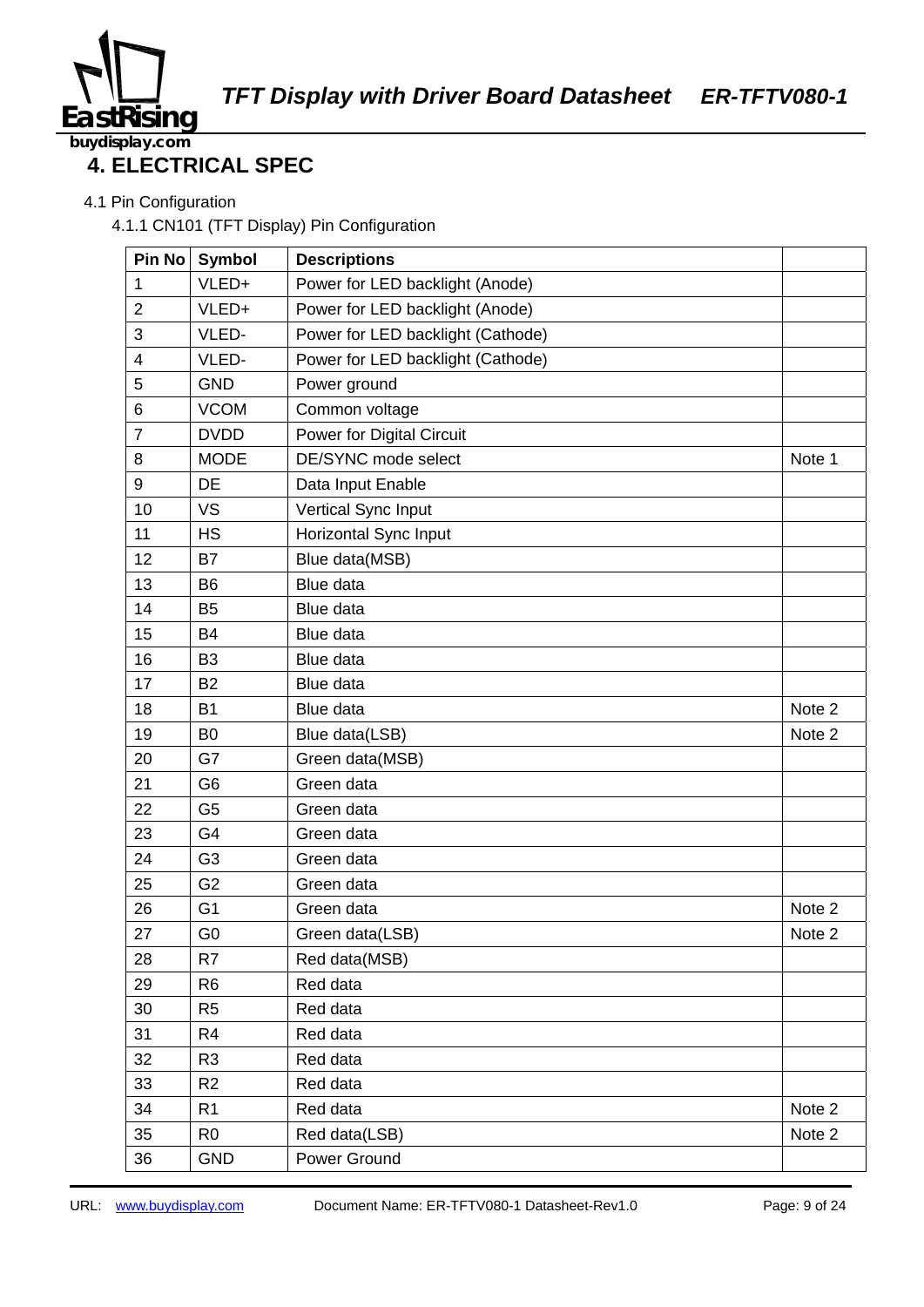# ī **EastRising**

## *TFT Display with Driver Board Datasheet ER-TFTV080-1*

| buydisp $\frac{1}{37}$ |    | <b>DCLK</b>  | Sample clock             | Note 3 |
|------------------------|----|--------------|--------------------------|--------|
|                        | 38 | <b>GND</b>   | Power Ground             |        |
|                        | 39 | L/R          | Left / right selection   | Note 4 |
|                        | 40 | U/D          | Up/down selection        | Note 4 |
|                        | 41 | <b>VGH</b>   | Gate ON Voltage          |        |
|                        | 42 | <b>VGL</b>   | Gate OFF Voltage         |        |
|                        | 43 | AVDD         | Power for Analog Circuit |        |
|                        | 44 | <b>RESET</b> | Global reset pin.        | Note 5 |
|                        | 45 | <b>NC</b>    | No connection            |        |
|                        | 46 | <b>VCOM</b>  | Common Voltage           |        |
|                        | 47 | <b>DITHB</b> | Dithering function       | Note 6 |
|                        | 48 | <b>GND</b>   | Power Ground             |        |
|                        | 49 | <b>NC</b>    | No connection            |        |
|                        | 50 | <b>NC</b>    | No connection            |        |

#### 4.1.2 J1 (Power) Pin Configuration

| <b>Pin No</b> | <b>Symbol</b> | <b>Description</b>                                                             |
|---------------|---------------|--------------------------------------------------------------------------------|
|               | $+12V$        | Power Supply (Power adaptor should be 12V/1000mA in output, and center pin for |
|               |               | positive voltage and the outer shield for negative voltage)                    |
| 2             | $+12V$        | Power Supply (Power adaptor should be 12V/1000mA in output, and center pin for |
|               |               | positive voltage and the outer shield for negative voltage)                    |
| 3             | <b>GND</b>    | Ground                                                                         |
| 4             | GND           | Ground                                                                         |

#### 4.1.3 J5 (Video or CVBS) Pin Configuration

| <b>Pin No</b>  | Symbol           | <b>Description</b>                   |
|----------------|------------------|--------------------------------------|
|                | <b>ACC</b>       | Voltage Input 12V for Reverse Sensor |
| 2              | Video-1 (CVBS-1) | Video (CVBS) Signal Input 1          |
| 3              | <b>GND</b>       | Ground                               |
| $\overline{4}$ | Video-2 (CVBS-2) | Video (CVBS) Signal Input 2          |
| 5              | <b>GND</b>       | Ground                               |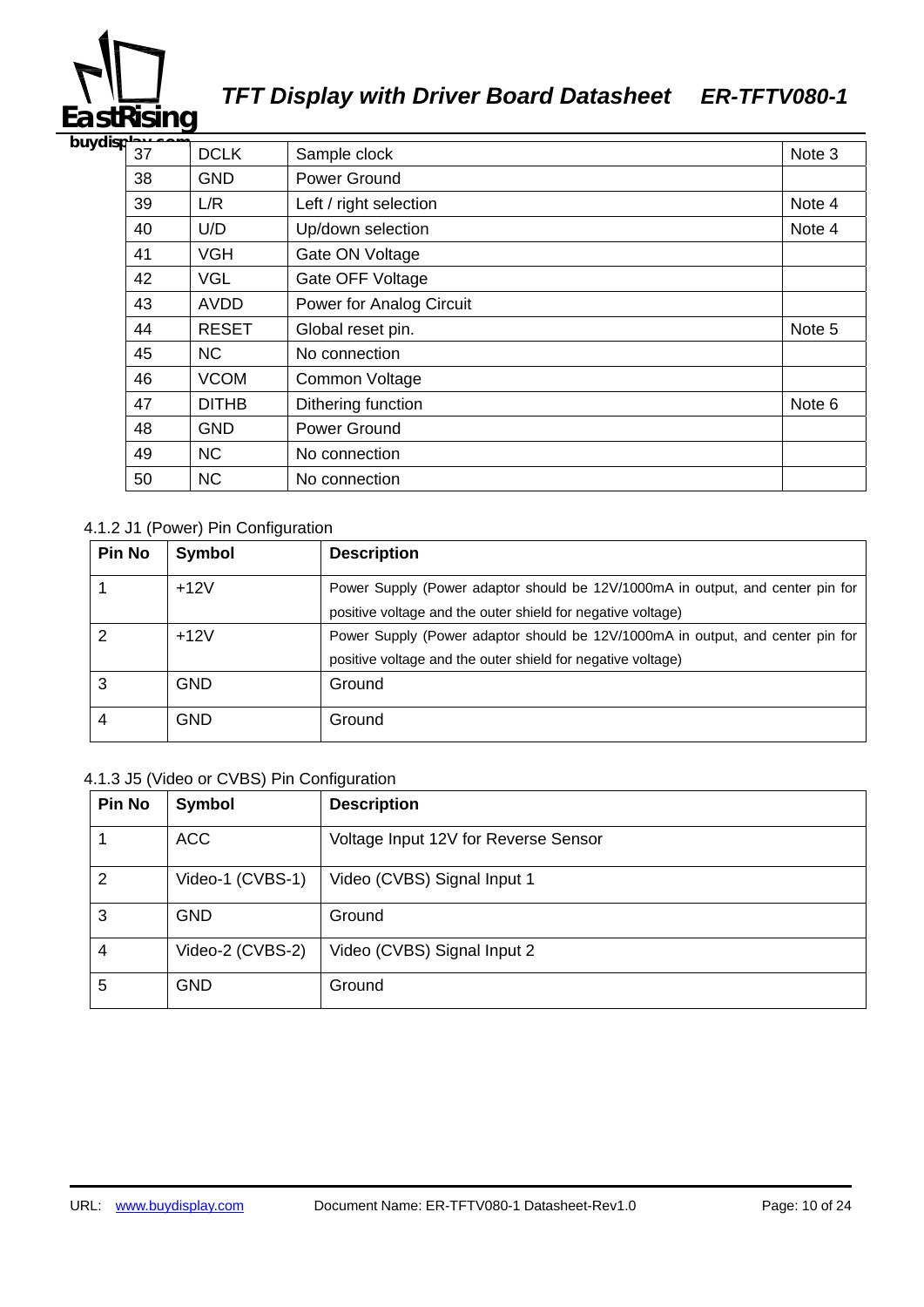![](_page_10_Picture_0.jpeg)

#### 4.1.4 J6 (Keyboard) Pin Configuration

| <b>Pin No</b>   | Symbol         | <b>Description</b>                 |
|-----------------|----------------|------------------------------------|
| 1               | <b>VCC</b>     | <b>Keyboard Power</b>              |
| 2               | <b>GND</b>     | Ground                             |
| 3               | IR.            | <b>Infrared Receiver</b>           |
| $\overline{4}$  | K <sub>1</sub> | (ON/OFF)<br>Power on/off           |
| 5               | K <sub>2</sub> | Menu (Menu)                        |
| $6\phantom{1}6$ | K <sub>3</sub> | Volume Increase (+)                |
| $\overline{7}$  | K4             | Volume Decrease (-)                |
| 8               | K <sub>5</sub> | AV / VGA Signal Select (AUTO)      |
| 9               | LED-R          | LED Indicator Light in Red Color   |
| 10              | LED-G          | LED Indicator Light in Green Color |

#### 4.1.5 J4 (VGA) Pin Configuration

| Pin No         | <b>Symbol</b> | <b>Description</b>               |
|----------------|---------------|----------------------------------|
| 1              | <b>GND</b>    | Ground                           |
| $\overline{2}$ | V             | <b>VGA Vertical Signal Input</b> |
| 3              | H             | VGA Horizontal Signal Input      |
| $\overline{4}$ | <b>GND</b>    | Ground                           |
| 5              | $R$ -IN       | <b>VGA Red Input</b>             |
| $\,6$          | <b>GND</b>    | Ground                           |
| $\overline{7}$ | G-IN          | <b>VGA Green Input</b>           |
| 8              | <b>GND</b>    | Ground                           |
| 9              | B-IN          | <b>VGA Blue Input</b>            |
| 10             | <b>GND</b>    | Ground                           |
| 11             | <b>SDA</b>    | Used for Upgrade Software        |
| 12             | <b>SCL</b>    | Used for Upgrade Software        |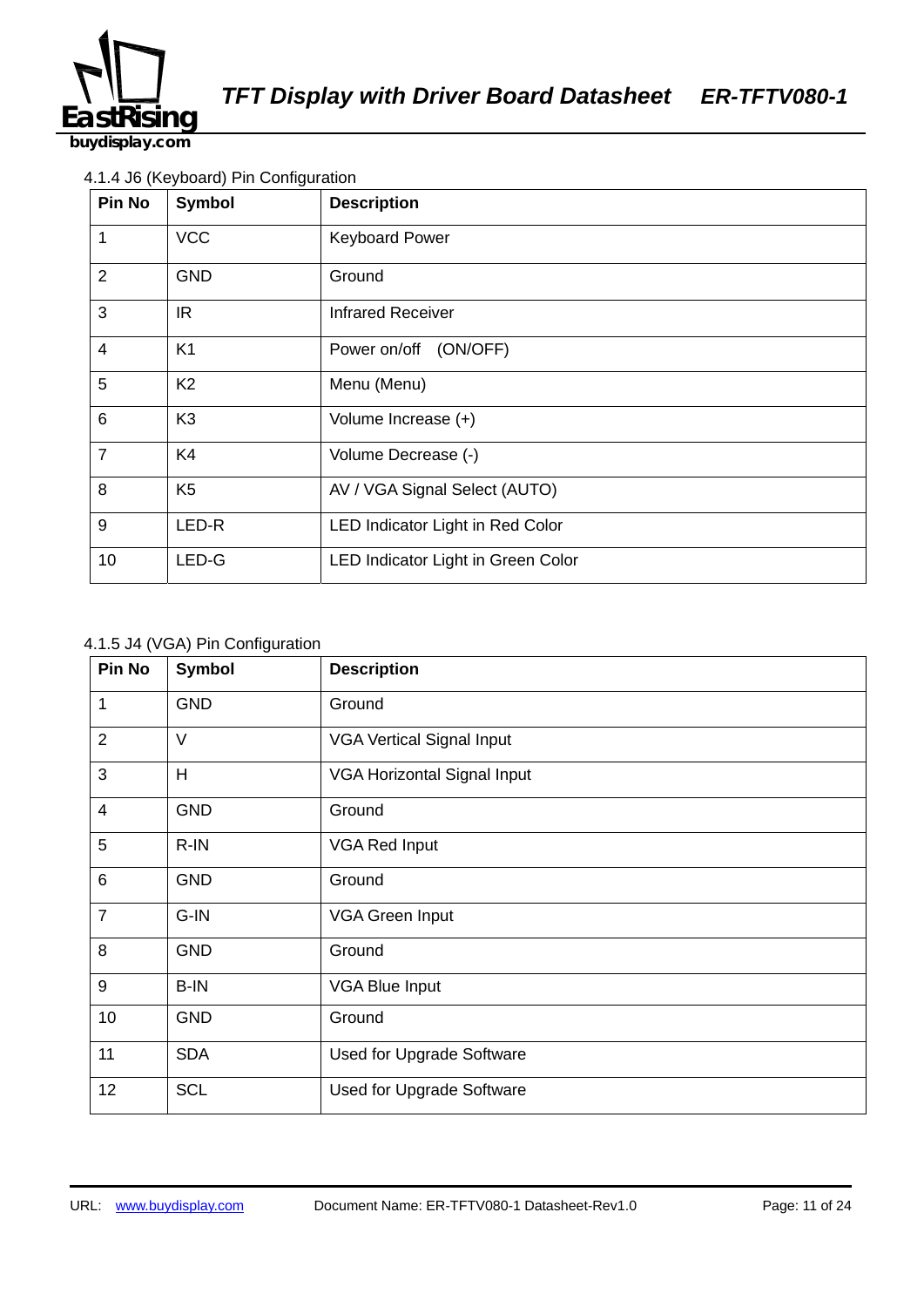![](_page_11_Picture_0.jpeg)

- 4.1.6 Keyboard Description
	- 184B**<AUTO>**: Press the **<AUTO>** key to switch the input signal between Video and VGA.

185B**<MENU>**: **Menu's definition under Video(CVAS) state** 

Brightness: Adjust the photo brightness.

Contrast: Adjust the photo contrast.

Hue: Adjust the photo hue.

Saturation: Adjust the photo Saturation.

Display Ratio: Select panel display ratio in16:9 or 4:3

Language: Select the language.

Sleep: Select the turn off times.

Reset: Restore the default settings.

Exit: Exit menu.

#### **Menu's definition under VGA state**

Brightness: Adjust the photo brightness.

Contrast: Adjust the photo contrast.

Hue: Adjust the photo hue.

Saturation: Adjust the photo Saturation.

Display ratio: Select panel display ratio in 16:9 or 4:3

Language: Select the language.

Sleep: Select the turn off times.

Reset: Restore the default Settings.

Auto config: Auto adjust image.

Exit: Exit Menu.

206B**<+>**:Press **<+>** button to move the cursor from up to down on the OSD Menu,or reduce the parameters value from small to large

207B**<->**:Press **<->** button to move the cursor from down to up on the OSD Menu,or reduce the parameters value from large to small.

208B**<ON/OFF>** :On means power on, Off means power off.

#### 4.1.7 Remote Control Description

210BThe remote control includes five buttons, they're **Video Select** (=**<AUTO>**),**Menu**,**+,-** and **Powe**r (ON/OFF) The function is the same with Keyboard. Mode Select button is invalid.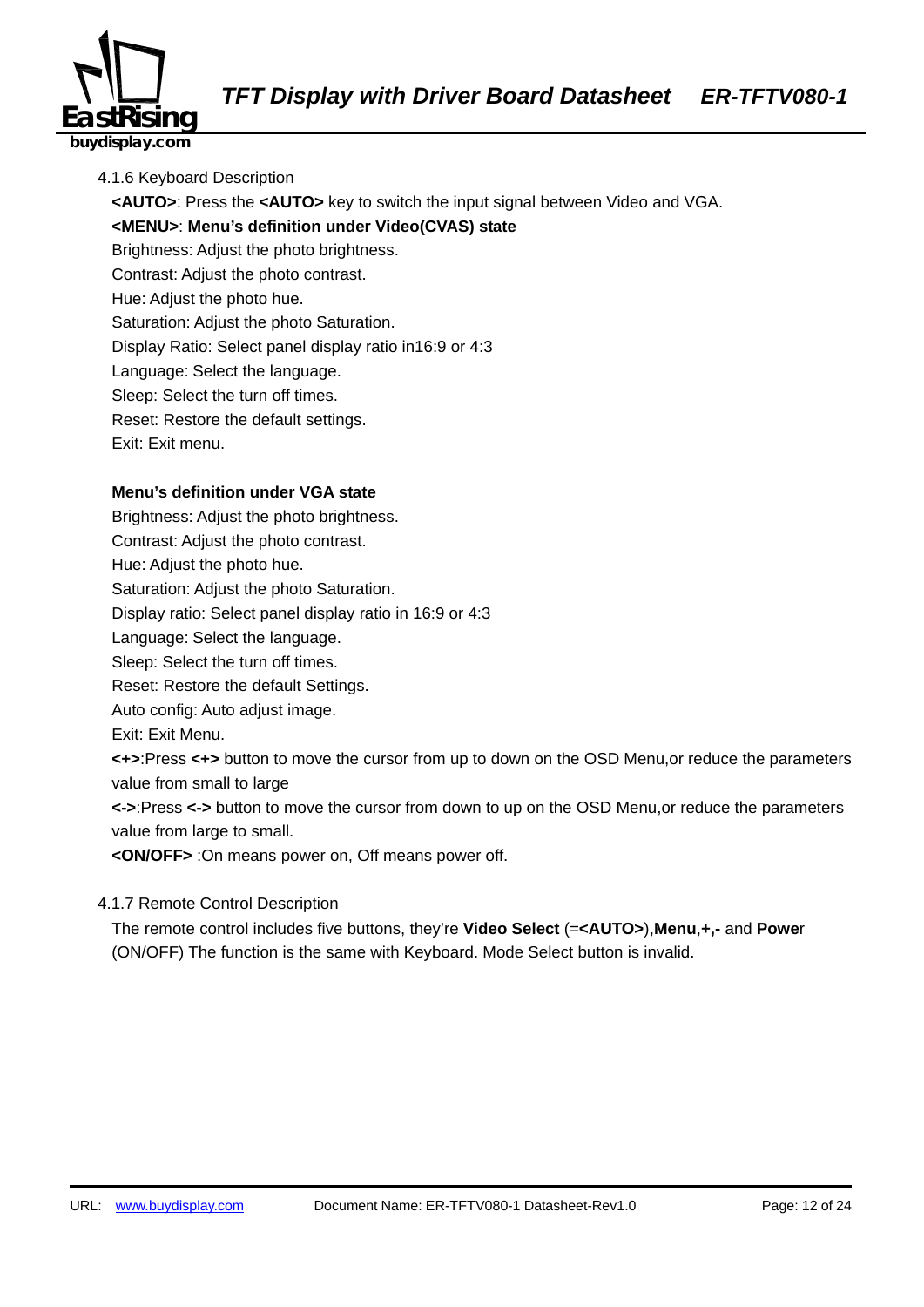![](_page_12_Picture_0.jpeg)

#### 4.2 Absolute Maximum Ratings for TFT Display

| <b>ITEM</b>           | <b>SYMBOL</b> | MIN.  | TYP. | MAX.       | <b>UNIT</b>       |
|-----------------------|---------------|-------|------|------------|-------------------|
| Power Supply Voltage  | VCI           | 3.0   |      | $+3.6$     |                   |
| operating temperature | Top           | $-20$ |      | +70        | $\circ$<br>$\sim$ |
| storage temperature   | TST           | $-30$ |      | $+80$      |                   |
| Humidity              | RH            | -     |      | 90%(Max60° | <b>RH</b>         |

#### 4.3 Electrical Characteristics for TFT Display

| <b>ITEM</b>                      | <b>SYMBOL</b> | MIN.      | TYP.                     | MAX.         | UNIT |
|----------------------------------|---------------|-----------|--------------------------|--------------|------|
| Power supply voltage             | <b>VCC</b>    | 2.7       | 3.3                      | 3.5          |      |
| Input voltage'H'level            | <b>VIH</b>    | 0.8*IOVCC | $\overline{\phantom{0}}$ | <b>IOVCC</b> |      |
| Input voltage'L'level            | VIL           | $-0.3$    |                          | 0.2IOVCC     |      |
| <b>Backlight Forward Voltage</b> | <b>VLED</b>   | 21        | 22.4                     | 23.8         |      |
| <b>Backlight Current</b>         | <b>ILED</b>   |           | 40                       |              | mA   |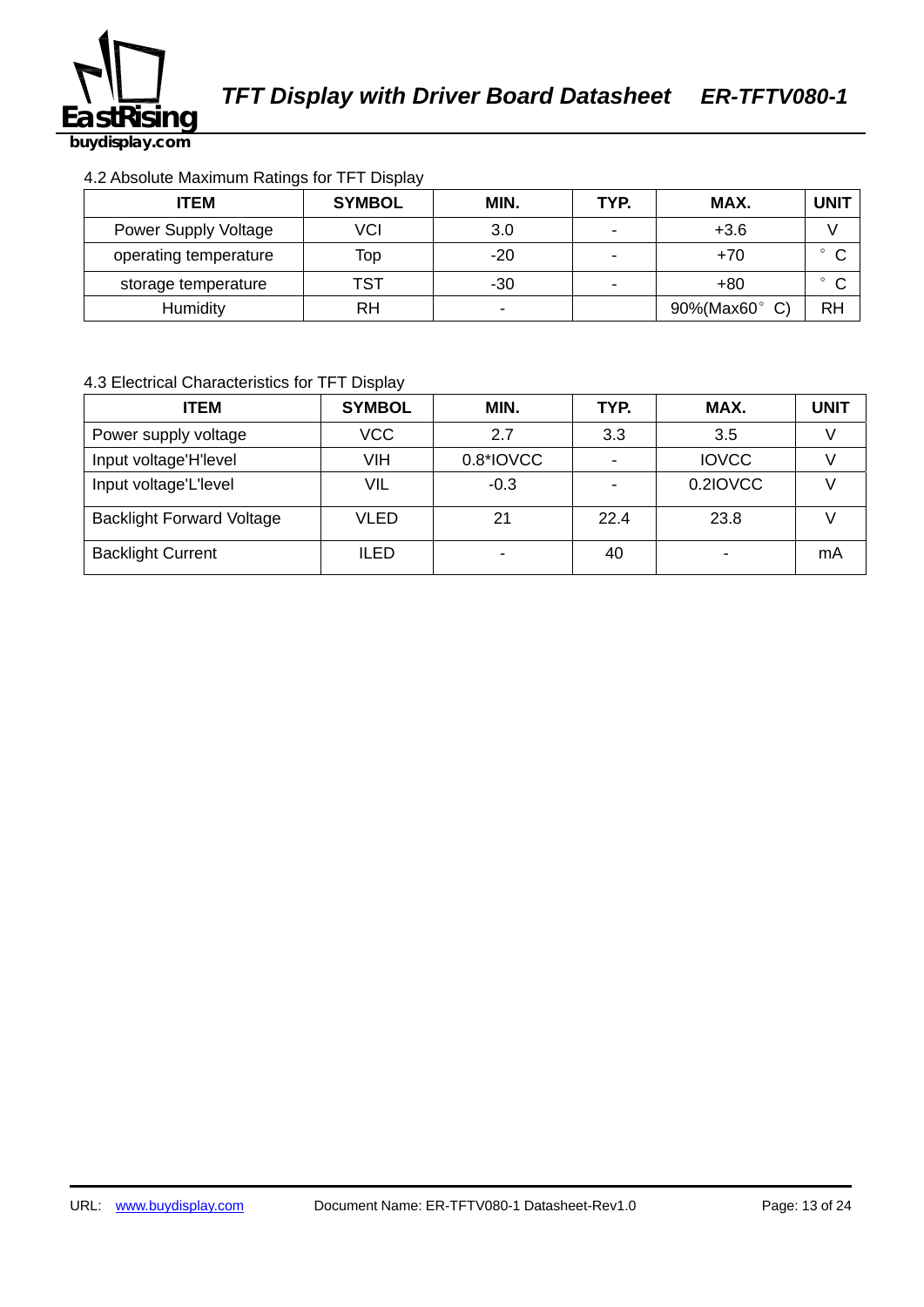![](_page_13_Picture_0.jpeg)

### **5. INSPECTION CRITERIA**

5.1 Acceptable Quality Level

Each lot should satisfy the quality level defined as follows

| <b>PARTITION</b> | AQL     | <b>DEFINITION</b>                                                  |
|------------------|---------|--------------------------------------------------------------------|
| A. Major         | $0.4\%$ | Functional defective as product                                    |
| B. Minor         | 1.5%    | Satisfy all functions as product but not satisfy cosmetic standard |

#### 5.2 Definition of Lot

One lot means the delivery quantity to customer at one time.

- 5.3 Condition of Cosmetic Inspection
- ◆ INSPECTION AND TEST -FUNCTION TEST -APPEARANCE INSPECTION -PACKING SPECIFICTION
- ◆ INSPECTION CONDITION
	- Put under the lamp (20W) at a distance 100mm from
	- Tilt upright 45 degree by the front (back) to inspect LCD appearance.
- ◆ AQL INSPECTION LEVEL
	- SAMPLING METHOD: MIL-STD-105D
	- SAMPLING PLAN: SINGLE
	- MAJOR DEFECT: 0.4% (MAJOR)
	- MINOR DEFECT: 1.5% (MINOR)
	- GENERAL LEVEL: II/NORMAL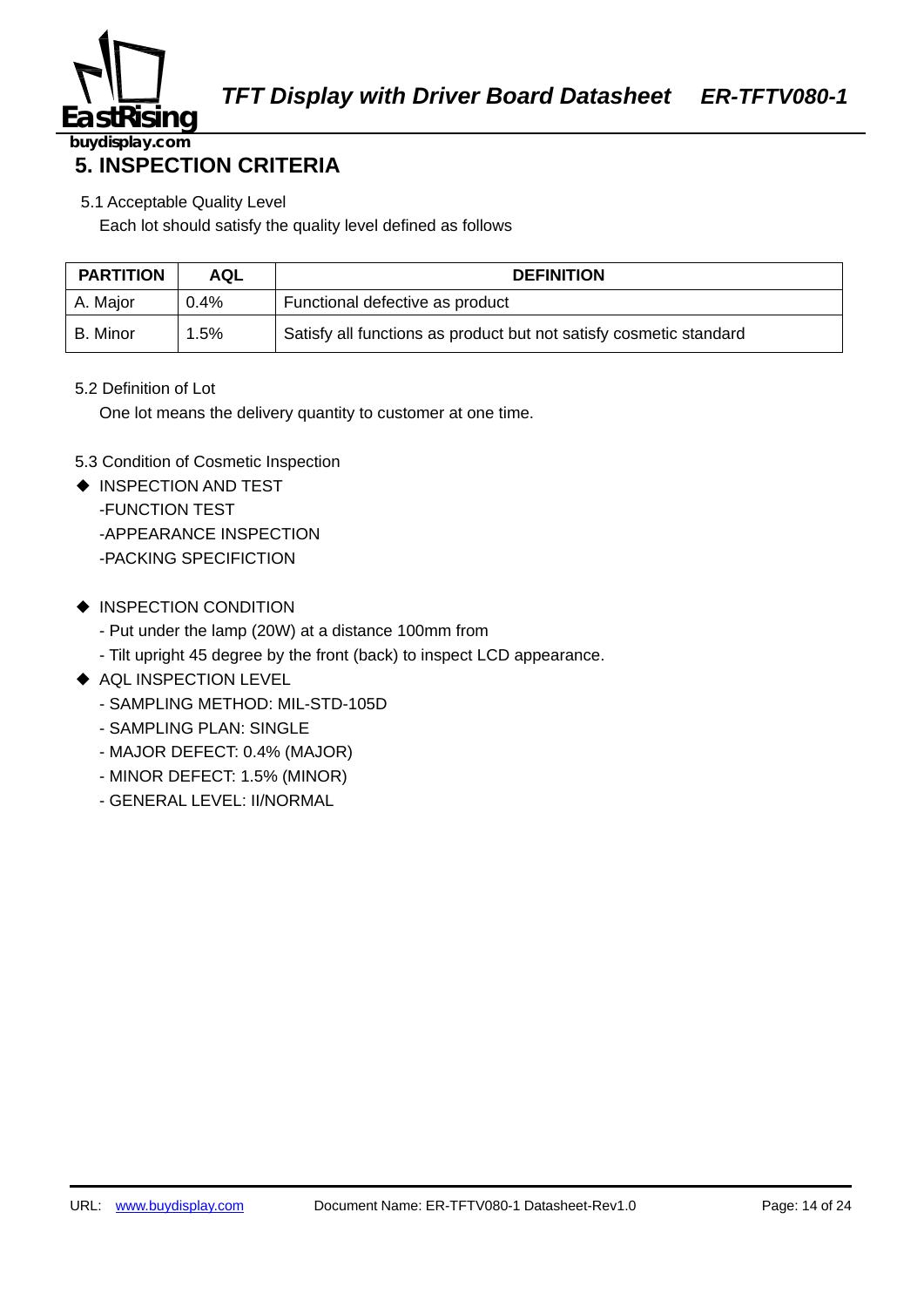![](_page_14_Picture_0.jpeg)

#### 5.4 Module Cosmetic Criteria

| NO.            | Item                     | <b>Judgment Criterion</b>                                                                                                                                                                                             | <b>Partition</b> |
|----------------|--------------------------|-----------------------------------------------------------------------------------------------------------------------------------------------------------------------------------------------------------------------|------------------|
| $\mathbf{1}$   | Difference in Spec.      | None allowed                                                                                                                                                                                                          | Major            |
| $\overline{2}$ | <b>Pattern Peeling</b>   | No substrate pattern peeling and floating                                                                                                                                                                             | Major            |
| 3              | Soldering defects        | No soldering missing                                                                                                                                                                                                  | Major            |
|                |                          | No soldering bridge                                                                                                                                                                                                   | Major            |
|                |                          | No cold soldering                                                                                                                                                                                                     | Minor            |
| 4              | Resist flaw on substrate | Invisible copper foil( $\mathcal Q$ 0.5mm or more) on substrate pattern                                                                                                                                               | Minor            |
| 5              | Accretion of metallic    | No soldering dust                                                                                                                                                                                                     | Minor            |
|                | Foreign matter           | No accretion of metallic foreign matters (Not exceed $\mathcal{C}$ 0.2mm)                                                                                                                                             |                  |
| 6              | Stain                    | No stain to spoil cosmetic badly                                                                                                                                                                                      | Minor            |
| $\overline{7}$ | Plate discoloring        | No plate fading, rusting and discoloring                                                                                                                                                                              | Minor            |
| 8              | Solder amount            | a. Soldering side of PCB                                                                                                                                                                                              | Minor            |
|                | 1. Lead parts            | Solder to form a'Filet'<br>all around the lead.<br>Solder should not hide the<br>lead form perfectly.(too much)<br>b.Components side<br>(In case of 'Through Hole PCB')<br>Solder to reach the Components side of PCB |                  |
|                | 2. Flat packages         | Either 'toe'(A) or 'heal' (B) of<br>the lead to be covered by 'Filet'<br>В<br>Lead form to be assume over<br>Solder.                                                                                                  | Minor            |
|                | 3.Chips                  | $(3/2)$ H $\ge$ h $\ge$ $(1/2)$ H<br>H<br>h                                                                                                                                                                           | Minor            |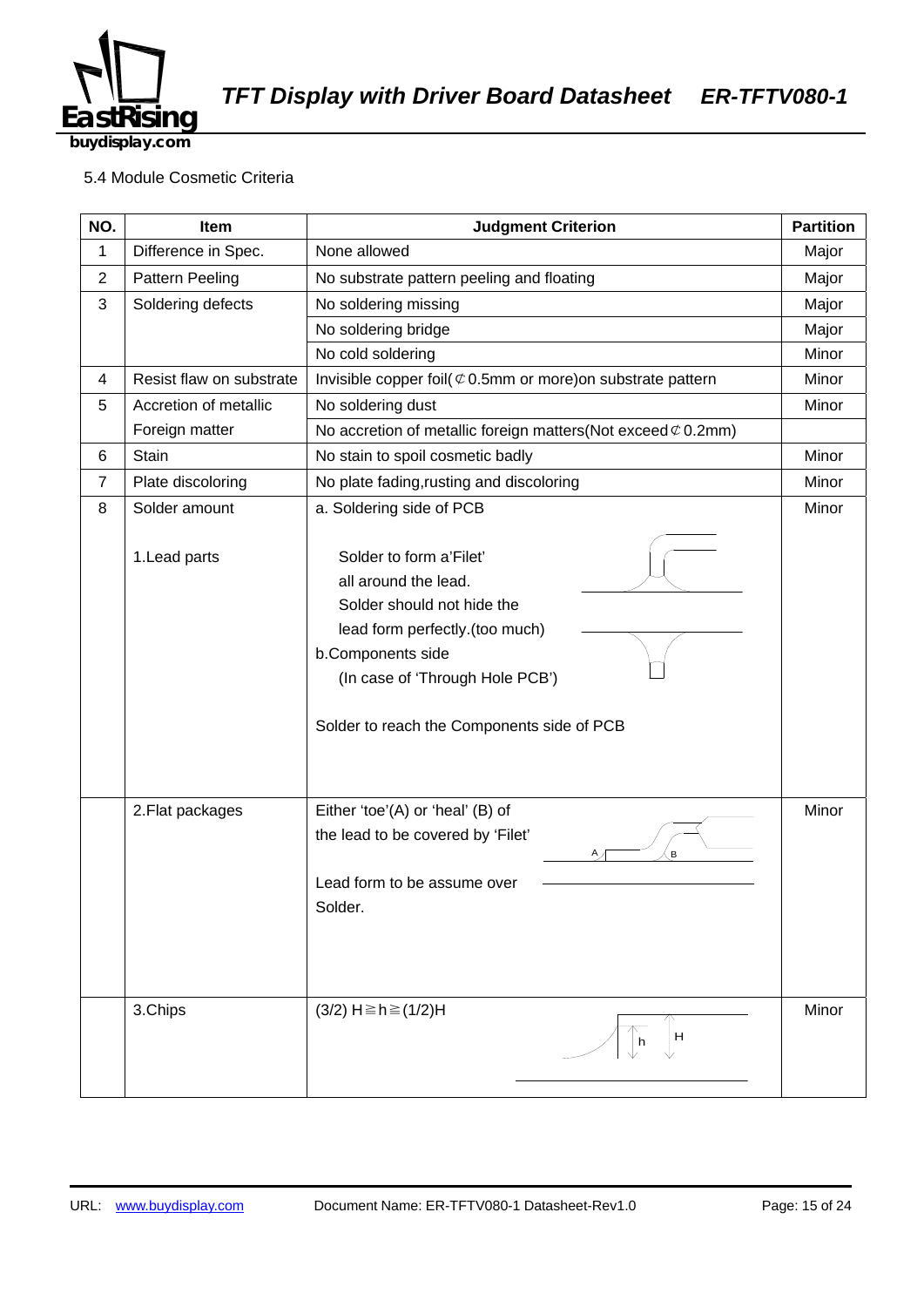![](_page_15_Picture_0.jpeg)

# *TFT Display with Driver Board Datasheet ER-TFTV080-1*

|  |    | b <b>uydisplay.com</b><br>  9   Backlight defects | 1. Light fails or flickers. (Major)                                |       |  |  |
|--|----|---------------------------------------------------|--------------------------------------------------------------------|-------|--|--|
|  |    |                                                   | 2. Color and luminance do not correspond to specifications.        | See   |  |  |
|  |    |                                                   | (Major)                                                            | list  |  |  |
|  |    |                                                   | 3. Exceeds standards for display's blemishes, foreign matter,      |       |  |  |
|  |    |                                                   | dark lines or scratches. (Minor)                                   |       |  |  |
|  | 10 | PCB defects                                       | Oxidation or contamination on connectors.*                         |       |  |  |
|  |    |                                                   | 2. Wrong parts, missing parts, or parts not in specification.*     |       |  |  |
|  |    |                                                   | 3. Jumpers set incorrectly. (Minor)                                | See   |  |  |
|  |    |                                                   | 4. Solder (if any) on bezel, LED pad, zebra pad, or screw hole     | list  |  |  |
|  |    |                                                   | pad is not smooth.(Minor)                                          |       |  |  |
|  |    |                                                   | *Minor if display functions correctly. Major if the display fails. |       |  |  |
|  | 11 | Soldering defects                                 | 1. Unmelted solder paste.                                          | Minor |  |  |
|  |    |                                                   | 2. Cold solder joints, missing solder connections, or oxidation.*  |       |  |  |
|  |    |                                                   | 3. Solder bridges causing short circuits.*                         |       |  |  |
|  |    |                                                   | 4. Residue or solder balls.                                        |       |  |  |
|  |    |                                                   | 5. Solder flux is black or brown.                                  |       |  |  |
|  |    |                                                   | *Minor if display functions correctly. Major if the display fails. |       |  |  |
|  |    |                                                   |                                                                    |       |  |  |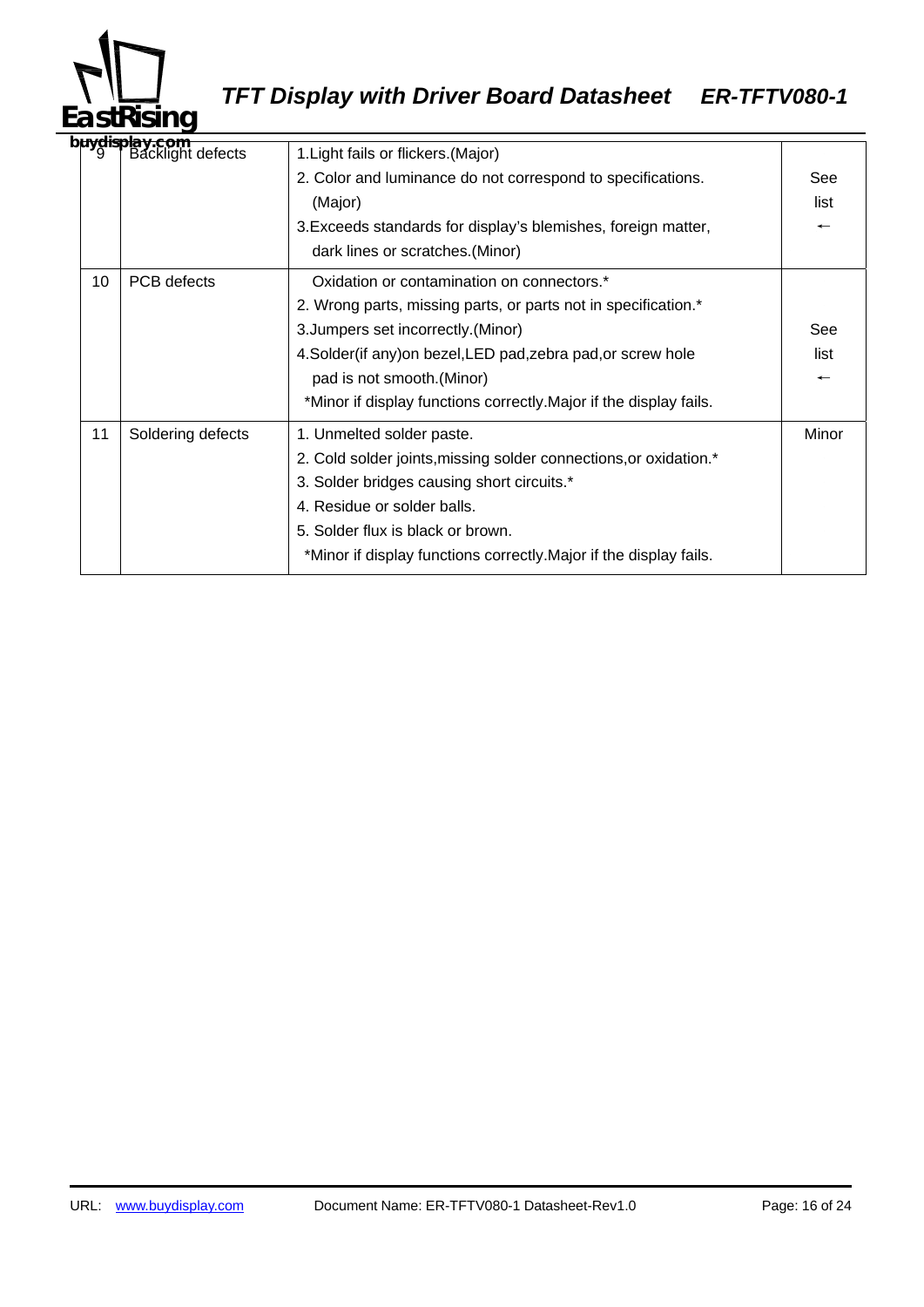![](_page_16_Picture_0.jpeg)

#### 5.5 Screen Cosmetic Criteria (Non-Operating)

| No.            | <b>Defect</b>         | <b>Judgment Criterion</b>                                                    | <b>Partition</b>                                                         |       |  |
|----------------|-----------------------|------------------------------------------------------------------------------|--------------------------------------------------------------------------|-------|--|
| 1              | <b>Spots</b>          |                                                                              | In accordance with Screen Cosmetic Criteria (Operating) No.1.            |       |  |
| $\overline{2}$ | Lines                 | In accordance with Screen Cosmetic Criteria (Operation) No.2.                |                                                                          | Minor |  |
| 3              | <b>Bubbles</b><br>in. |                                                                              |                                                                          | Minor |  |
|                | Polarizer             | Size: d mm                                                                   | Acceptable Qty in active area                                            |       |  |
|                |                       | $d \leq 0.3$                                                                 | Disregard                                                                |       |  |
|                |                       | $0.3 < d \le 1.0$                                                            | 3                                                                        |       |  |
|                |                       | $1.0 < d \le 1.5$                                                            |                                                                          |       |  |
|                |                       | $1.5<$ d                                                                     | O                                                                        |       |  |
|                |                       |                                                                              |                                                                          |       |  |
|                |                       |                                                                              |                                                                          |       |  |
| $\overline{4}$ | Scratch               |                                                                              | In accordance with spots and lines operating cosmetic criteria, When the | Minor |  |
|                |                       | light reflects on the panel surface, the scratches are not to be remarkable. |                                                                          |       |  |
| 5              | Allowable density     | Above defects should be separated more than 30mm each other.                 |                                                                          | Minor |  |
| 6              | Coloration            | Not to be noticeable coloration in the viewing area of the LCD panels.       |                                                                          | Minor |  |
|                |                       | Back-lit type should be judged with back-lit on state only.                  |                                                                          |       |  |
| $\overline{7}$ | Contamination         | Not to be noticeable.                                                        |                                                                          | Minor |  |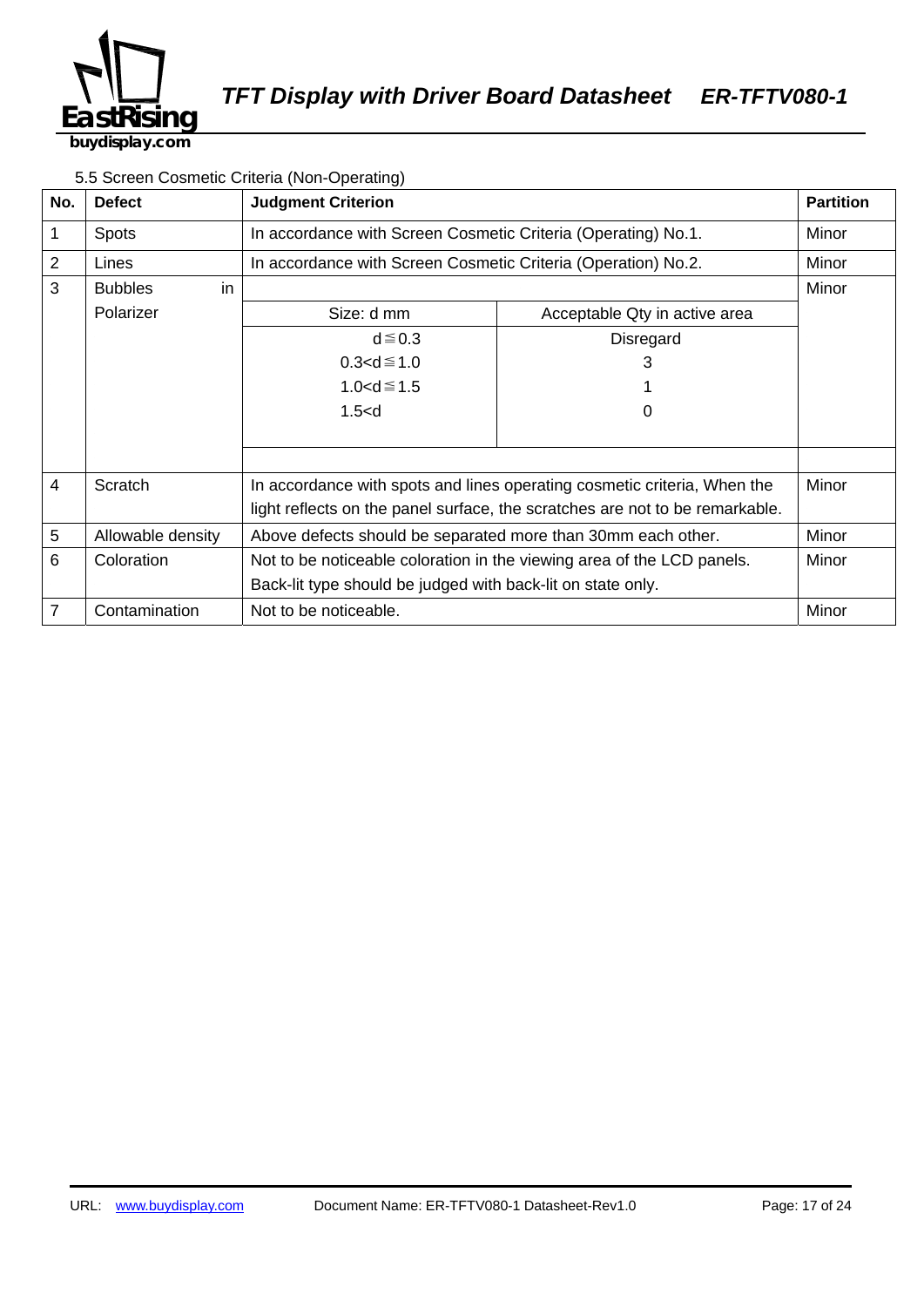![](_page_17_Picture_0.jpeg)

5.6 Screen Cosmetic Criteria (Operating)

| No.            | <b>Defect</b>                                       | <b>Judgment Criterion</b>                                                                                                                                                                                                                  |                                                                             | <b>Partition</b> |  |
|----------------|-----------------------------------------------------|--------------------------------------------------------------------------------------------------------------------------------------------------------------------------------------------------------------------------------------------|-----------------------------------------------------------------------------|------------------|--|
| 1              | Spots                                               | A) Clear                                                                                                                                                                                                                                   |                                                                             | Minor            |  |
|                |                                                     | Size:d mm                                                                                                                                                                                                                                  | Acceptable Qty in active area                                               |                  |  |
|                |                                                     | $d \leq 0.1$                                                                                                                                                                                                                               | Disregard                                                                   |                  |  |
|                |                                                     | $0.1 < d \le 0.2$                                                                                                                                                                                                                          | 6                                                                           |                  |  |
|                |                                                     | $0.2 < d \le 0.3$                                                                                                                                                                                                                          | $\overline{2}$                                                              |                  |  |
|                |                                                     | 0.3 < d                                                                                                                                                                                                                                    | 0                                                                           |                  |  |
|                |                                                     |                                                                                                                                                                                                                                            | Note: Including pin holes and defective dots which must be within one pixel |                  |  |
|                |                                                     | Size.                                                                                                                                                                                                                                      |                                                                             |                  |  |
|                |                                                     | B)<br>Unclear                                                                                                                                                                                                                              |                                                                             |                  |  |
|                |                                                     | Size:d mm                                                                                                                                                                                                                                  | Acceptable Qty in active area                                               |                  |  |
|                |                                                     | $d \leq 0.2$                                                                                                                                                                                                                               | Disregard                                                                   |                  |  |
|                |                                                     | $0.2 < d \le 0.5$                                                                                                                                                                                                                          | 6                                                                           |                  |  |
|                |                                                     | $0.5 < d \le 0.7$                                                                                                                                                                                                                          | $\overline{2}$                                                              |                  |  |
|                |                                                     | $0.7<$ d                                                                                                                                                                                                                                   | $\pmb{0}$                                                                   |                  |  |
| $\overline{2}$ | Lines                                               | Clear<br>A)                                                                                                                                                                                                                                |                                                                             | Minor            |  |
|                |                                                     | (0)<br>$L$ 5.0<br>$\infty$<br>2.0<br>(6)<br>0.02<br>0.05<br>Note: () - Acceptable Qty in active area<br>L - Length (mm)<br>W-Width(mm)<br>∞-Disregard<br>B) Unclear<br>L 10.0 $\vert$ $\vert$<br>$\infty$<br>(6)<br>$2.0\,$<br>0.3<br>0.05 | $-$ See No.1<br>W<br>0.1<br>(0)<br>See No.1<br>- W<br>$0.5\,$               |                  |  |
|                | 'Clear' = The shade and size are not changed by Vo. |                                                                                                                                                                                                                                            |                                                                             |                  |  |
|                | 'Unclear' = The shade and size are changed by Vo.   |                                                                                                                                                                                                                                            |                                                                             |                  |  |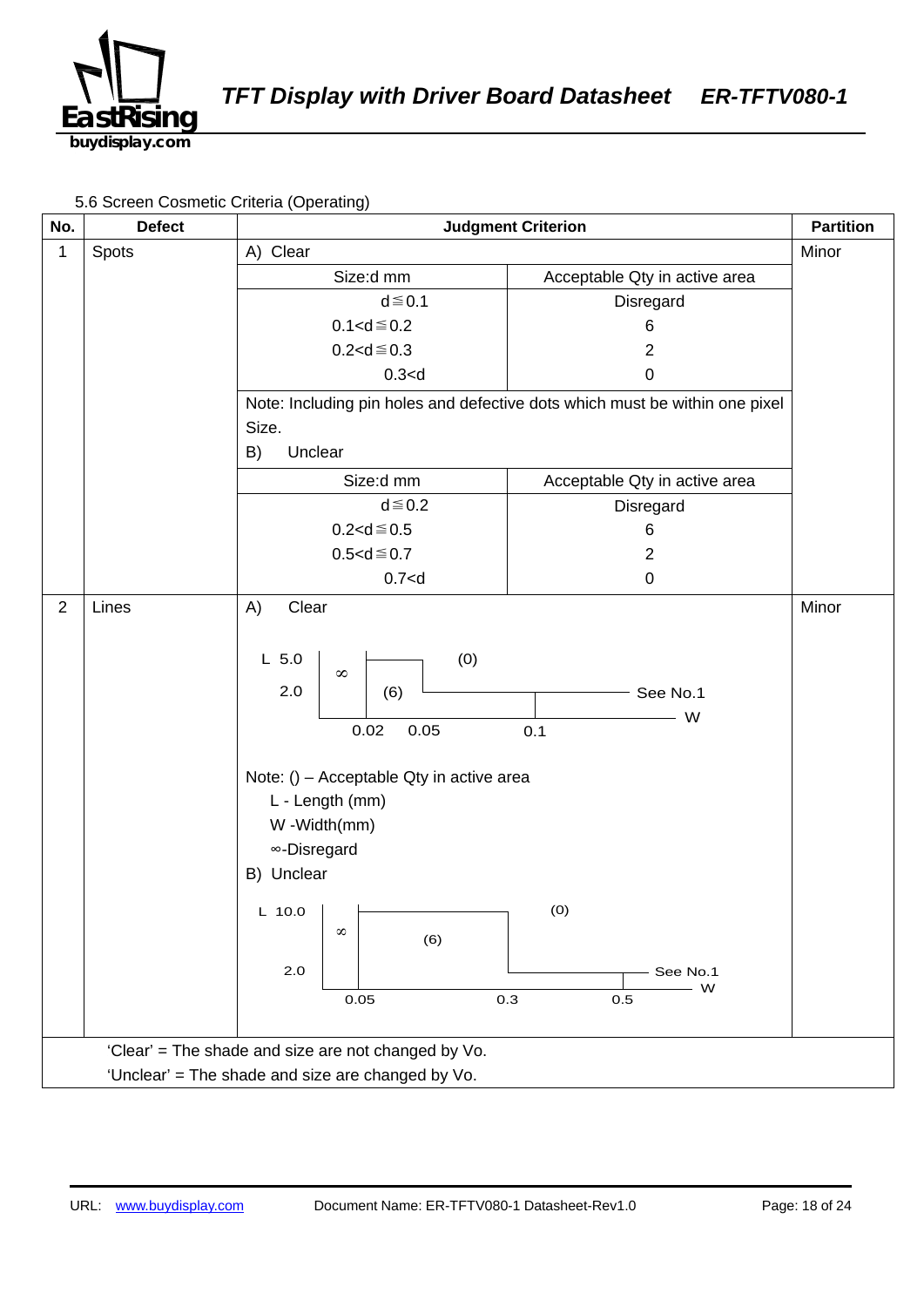![](_page_18_Picture_0.jpeg)

| No.                                                                                                                                                                                                                                     | <b>Defect</b>     | <b>Partition</b><br><b>Judgment Criterion</b>                         |       |  |  |
|-----------------------------------------------------------------------------------------------------------------------------------------------------------------------------------------------------------------------------------------|-------------------|-----------------------------------------------------------------------|-------|--|--|
| 3                                                                                                                                                                                                                                       | Rubbing line      | Not to be noticeable.                                                 |       |  |  |
| 4                                                                                                                                                                                                                                       | Allowable density | Above defects should be separated more than 10mm each other.          | Minor |  |  |
| 5                                                                                                                                                                                                                                       | Rainbow           | Not to be noticeable.                                                 | Minor |  |  |
| 6                                                                                                                                                                                                                                       | Dot size          | To be 95%~105% of the dot size (Typ.) in drawing.                     | Minor |  |  |
|                                                                                                                                                                                                                                         |                   | Partial defects of each dot (ex.pin-hole) should be treated as'spot'. |       |  |  |
|                                                                                                                                                                                                                                         |                   | (see Screen Cosmetic Criteria (Operating) No.1)                       |       |  |  |
| $\overline{7}$                                                                                                                                                                                                                          | <b>Brightness</b> | Brightness Uniformity must be BMAX/BMIN ≤ 2                           | Minor |  |  |
|                                                                                                                                                                                                                                         | (only back-lit    | - BMAX : Max value by measure in 5 points                             |       |  |  |
|                                                                                                                                                                                                                                         | Module)           | - BMIN : Min.value by measure in 5 points                             |       |  |  |
|                                                                                                                                                                                                                                         |                   | Divide active area into 4 vertically and horizontally.                |       |  |  |
|                                                                                                                                                                                                                                         |                   | Measure 5 points shown in the following figure.                       |       |  |  |
|                                                                                                                                                                                                                                         |                   |                                                                       |       |  |  |
|                                                                                                                                                                                                                                         |                   |                                                                       |       |  |  |
|                                                                                                                                                                                                                                         |                   |                                                                       |       |  |  |
|                                                                                                                                                                                                                                         |                   |                                                                       |       |  |  |
|                                                                                                                                                                                                                                         |                   |                                                                       |       |  |  |
|                                                                                                                                                                                                                                         |                   |                                                                       |       |  |  |
| 8                                                                                                                                                                                                                                       | Contrast          | Contrast Uniformity must be BmAX/BMIN ≤ 2                             | Minor |  |  |
|                                                                                                                                                                                                                                         | Uniformity        | Measure 5 points shown in the following figure.                       |       |  |  |
|                                                                                                                                                                                                                                         |                   | Dashed lines divide active area into 4 vertically and horizontally.   |       |  |  |
|                                                                                                                                                                                                                                         |                   | Measuring points are located at the inter-sections of dashed line.    |       |  |  |
|                                                                                                                                                                                                                                         |                   |                                                                       |       |  |  |
|                                                                                                                                                                                                                                         |                   |                                                                       |       |  |  |
|                                                                                                                                                                                                                                         |                   |                                                                       |       |  |  |
|                                                                                                                                                                                                                                         |                   |                                                                       |       |  |  |
|                                                                                                                                                                                                                                         |                   |                                                                       |       |  |  |
|                                                                                                                                                                                                                                         |                   |                                                                       |       |  |  |
|                                                                                                                                                                                                                                         |                   | Note: BMAX - Max.value by measure in 5 points.                        |       |  |  |
|                                                                                                                                                                                                                                         |                   | BMIN - Min.value by measure in 5 points.                              |       |  |  |
|                                                                                                                                                                                                                                         |                   | O – Measuring points in $\mathfrak{C}$ 10mm.                          |       |  |  |
|                                                                                                                                                                                                                                         |                   |                                                                       |       |  |  |
|                                                                                                                                                                                                                                         |                   |                                                                       |       |  |  |
|                                                                                                                                                                                                                                         |                   |                                                                       |       |  |  |
|                                                                                                                                                                                                                                         |                   |                                                                       |       |  |  |
| Note:<br>(1)<br>Size: d=(long length + short length)/2<br>The limit samples for each item have priority.<br>(2)<br>Complexed defects are defined item by item, but if the number of defects is defined in above table, the total<br>(3) |                   |                                                                       |       |  |  |

number should not exceed 10.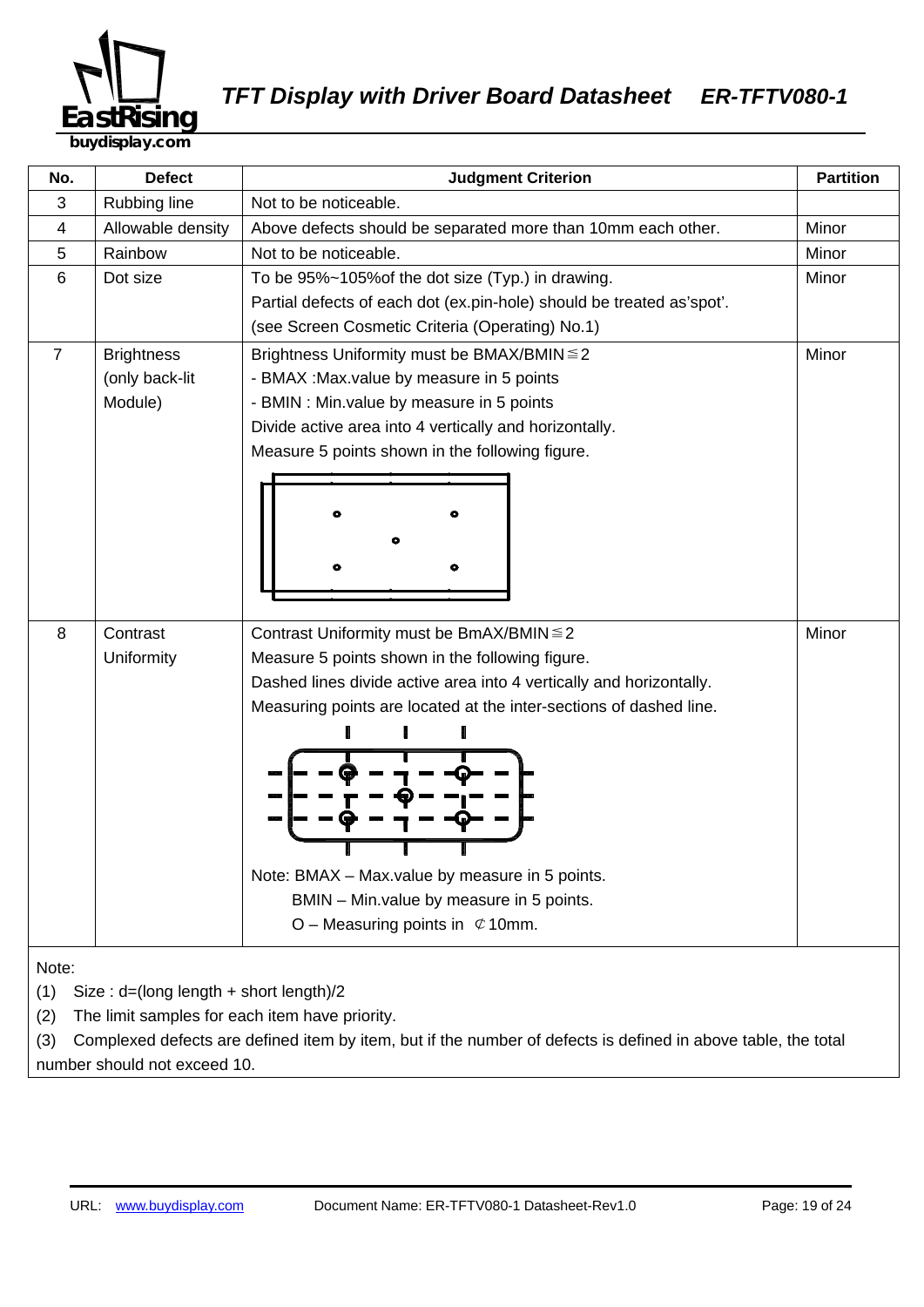![](_page_19_Picture_0.jpeg)

**buydisplay.com**<br>(4) In case of 'concentration', even the spots or the lines of 'disregarded' size should not be allowed. Following three situations

Should be treated as 'concentration'.

- -7 or over defects in circle of  $\mathcal Q$  5mm.
- -10 or over defects in circle of  $\mathfrak C$  10mm
- -20 or over defects in circle of  $\mathcal{Q}$  20mm

## **6. PRECAUTIONS FOR USING**

6.1 Handling Precautions

- ◆ This device is susceptible to Electro-Static Discharge (ESD) damage. Observe Anti-Static precautions.
- ◆ EastRising display panel is made of glass. Do not subject it to a mechanical shock by dropping it or impact.
- ◆ If EastRising display panel is damaged and the liquid crystal substance leaks out, be sure not to get any in your mouth. If the substance contacts your skin or clothes, wash it off using soap and water.
- ◆ Do not apply excessive force to the EastRising display surface or the adjoining areas since this may cause the color tone to vary.
- ◆ The polarizer covering the EastRising display surface of the LCD module is soft and easily scratched. Handle this polarizer carefully.
- ◆ If EastRising display surface becomes contaminated, breathe on the surface and gently wipe it with a soft dry cloth. If it is heavily contaminated, moisten cloth with one of the following Isopropyl or alcohol.
- ◆ Solvents other than those above-mentioned may damage the polarizer. Especially, do not use the Water.
- ◆ Exercise care to minimize corrosion of the electrode. Corrosion of the electrodes is accelerated by water droplets, moisture condensation or a current flow in a high-humidity environment.
- ◆ Install the EastRising LCD Module by using the mounting holes. When mounting the LCD module make sure it is free of twisting, warping and distortion. In particular, do not forcibly pull or bend the cable or the backlight cable.
- ◆ Do not attempt to disassemble or process EastRising LCD module.
- ◆ NC terminal should be open. Do not connect anything.
- $\blacklozenge$  If the logic circuit power is off, do not apply the input signals.
- ◆ To prevent destruction of the elements by static electricity, be careful to maintain an optimum work environment.

-Be sure to ground the body when handling EastRising LCD modules.

- -Tools required for assembling, such as soldering irons, must be properly grounded.
- -To reduce the amount of static electricity generated, do not conduct assembling and other work under dry conditions.
- -The LCD module is coated with a film to protect the display surface. Exercise care when peeling off this protective film since static electricity may be generated.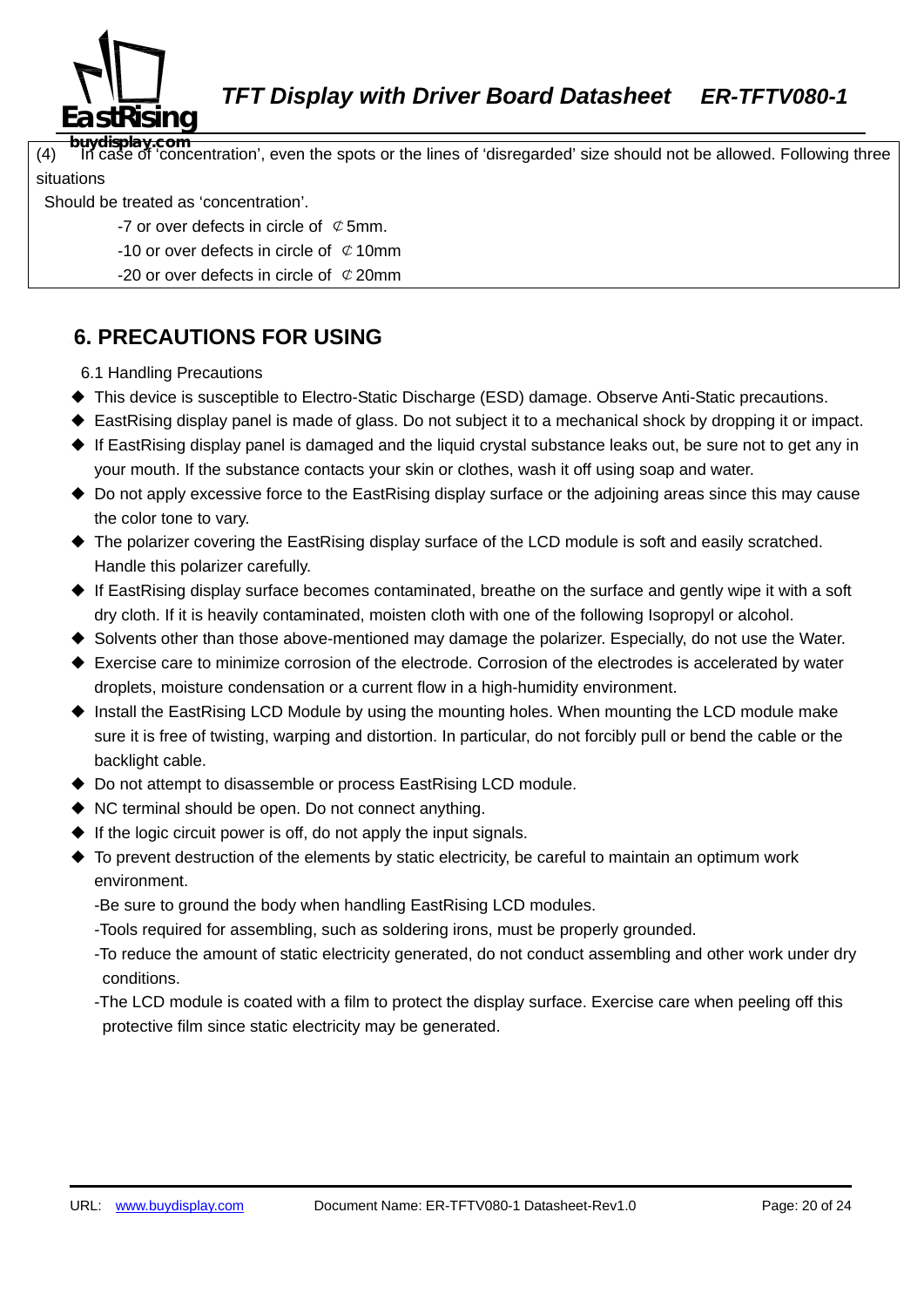![](_page_20_Picture_0.jpeg)

#### 6.2 Power Supply Precautions

◆ Identify and, at all times, observe absolute maximum ratings for both logic and LC drivers. Note that there is some variance between models.

- ◆ Prevent the application of reverse polarity to VDD and VSS, however briefly.
- ◆ Use a clean power source free from transients. Power-up conditions are occasionally jolting and may exceed the maximum ratings of EastRising modules.
- ◆ The VDD power of EastRising module should also supply the power to all devices that may access the display. Don't allow the data bus to be driven when the logic supply to the module is turned off.

#### 6.3 Operating Precautions

- ◆ DO NOT plug or unplug EastRising module when the system is powered up.
- ◆ Minimize the cable length between EastRising module and host MPU.
- ◆ For models with backlights, do not disable the backlight by interrupting the HV line. Unload inverters produce voltage extremes that may arc within a cable or at the display.
- ◆ Operate EastRising module within the limits of the modules temperature specifications.

6.4 Mechanical/Environmental Precautions

- ◆ Improper soldering is the major cause of module difficulty. Use of flux cleaner is not recommended as they may seep under the electrometric connection and cause display failure.
- ◆ Mount EastRising module so that it is free from torque and mechanical stress.
- ◆ Surface of the LCD panel should not be touched or scratched. The display front surface is an easily scratched, plastic polarizer. Avoid contact and clean only when necessary with soft, absorbent cotton dampened with petroleum benzene.
- ◆ Always employ anti-static procedure while handling EastRising module.
- ◆ Prevent moisture build-up upon the module and observe the environmental constraints for storage tem
- ◆ Do not store in direct sunlight
- ◆ If leakage of the liquid crystal material should occur, avoid contact with this material, particularly ingestion. If the body or clothing becomes contaminated by the liquid crystal material, wash thoroughly with water and soap

#### 6.5 Storage Precautions

When storing the LCD modules, avoid exposure to direct sunlight or to the light of fluorescent lamps. Keep EastRising modules in bags (avoid high temperature / high humidity and low temperatures below 0C Whenever possible, EastRising LCD modules should be stored in the same conditions in which they were shipped from our company.

#### 6.6 Others

Liquid crystals solidify under low temperature (below the storage temperature range) leading to defective orientation or the generation of air bubbles (black or white). Air bubbles may also be generated if the module is subject to a low temperature.

If EastRising LCD modules have been operating for a long time showing the same display patterns, the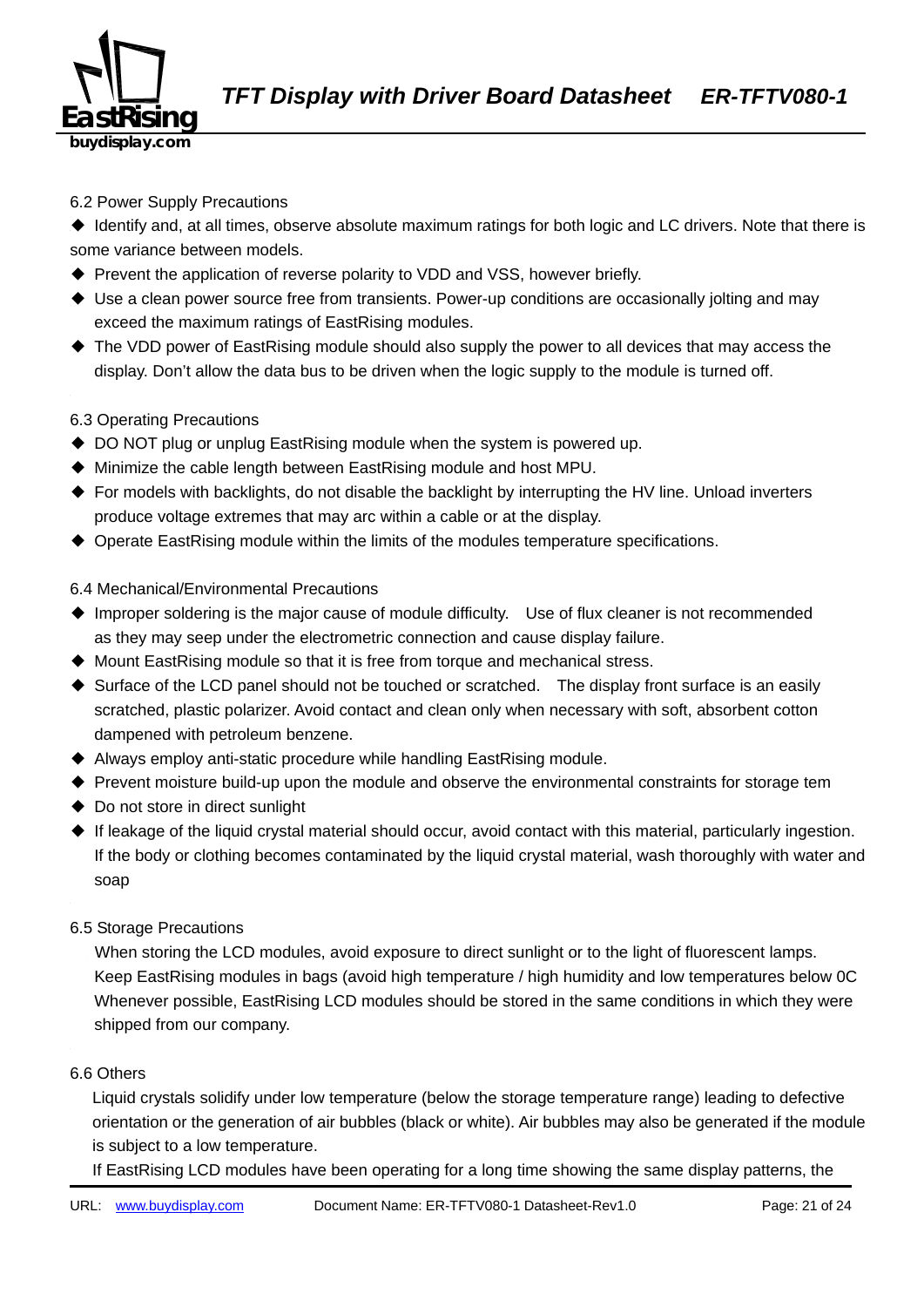![](_page_21_Picture_0.jpeg)

**buydisplay.com** display patterns may remain on the screen as ghost images and a slight contrast irregularity may also appear. A normal operating status can be regained by suspending use for some time. It should be noted that this phenomenon does not adversely affect performance reliability.

To minimize the performance degradation of the LCD modules resulting from destruction caused by static electricity etc., exercise care to avoid holding the following sections when handling the modules.

-Exposed area of the printed circuit board.

-Terminal electrode sections.

## **7. USING LCD MODULES**

#### 7.1 Liquid Crystal Display Modules

EastRising LCD is composed of glass and polarizer. Pay attention to the following items when handling.

- ◆ Please keep the temperature within specified range for use and storage. Polarization degradation, bubble generation or polarizer peel-off may occur with high temperature and high humidity.
- $\triangle$  Do not touch, push or rub the exposed polarizers with anything harder than an HB pencil lead (glass, tweezers, etc.).
- ◆ N-hexane is recommended for cleaning the adhesives used to attach front/rear polarizers and reflectors made of organic substances which will be damaged by chemicals such as acetone, toluene, ethanol and isopropylalcohol.
- ◆ When EastRising display surface becomes dusty, wipe gently with absorbent cotton or other soft material like chamois soaked in petroleum benzin. Do not scrub hard to avoid damaging the display surface.
- ◆ Wipe off saliva or water drops immediately, contact with water over a long period of time may cause deformation or color fading.
- ◆ Avoid contacting oil and fats.
- ◆ Condensation on the surface and contact with terminals due to cold will damage, stain or dirty the polarizers. After products are tested at low temperature they must be warmed up in a container before coming is contacting with room temperature air.
- ◆ Do not put or attach anything on EastRising display area to avoid leaving marks on.
- $\triangle$  Do not touch the display with bare hands. This will stain the display area and degradate insulation between terminals (some cosmetics are determinated to the polarizers).
- ◆ As glass is fragile. It tends to become or chipped during handling especially on the edges. Please avoid dropping or jarring.

#### 7.2 Installing LCD Modules

- $\triangle$  Cover the surface with a transparent protective plate to protect the polarizer and LC cell.
- ◆When assembling the LCM into other equipment, the spacer to the bit between the LCM and the fitting plate should have enough height to avoid causing stress to the module surface, refer to the individual specifications for measurements. The measurement tolerance should be  $\pm$  0.1mm.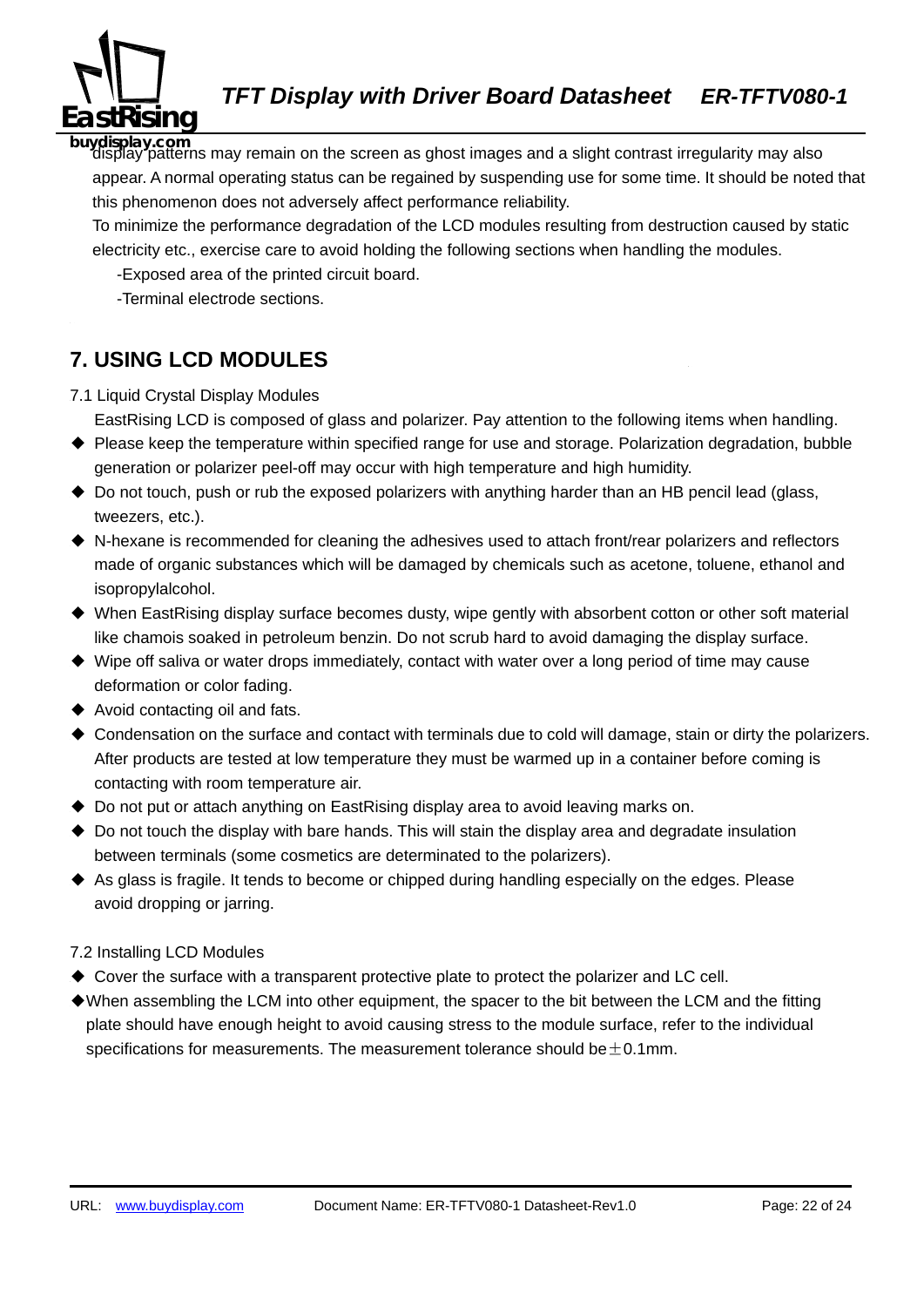![](_page_22_Picture_0.jpeg)

#### 7.3 Precaution for Handling LCD Modules

Since EastRising LCM has been assembled and adjusted with a high degree of precision; avoid applying excessive shocks to the module or making any alterations or modifications to it.

- ◆ Do not alter, modify or change the shape of the tab on the metal frame.
- ◆ Do not make extra holes on the printed circuit board, modify its shape or change the positions of components to be attached.
- ◆ Do not damage or modify the pattern writing on the printed circuit board.
- ◆ Absolutely do not modify the zebra rubber strip (conductive rubber) or heat seal connector.
- ◆ Except for soldering the interface, do not make any alterations or modifications with a soldering iron.
- ◆ Do not drop, bend or twist EastRising LCM.

#### 7.4 Electro-Static Discharge Control

Since this module uses a CMOS LSI, the same careful attention should be paid to electrostatic discharge as for an ordinary CMOS IC.

- $\blacklozenge$  Make certain that you are grounded when handing LCM.
- ◆ Before remove LCM from its packing case or incorporating it into a set, be sure the module and your body have the same electric potential.
- ◆ When soldering the terminal of LCM, make certain the AC power source for the soldering iron does not leak.
- ◆ When using an electric screwdriver to attach LCM, the screwdriver should be of ground potentiality to minimize as much as possible any transmission of electromagnetic waves produced sparks coming from the commutator of the motor.
- ◆ As far as possible make the electric potential of your work clothes and that of the work bench the ground potential.
- $\blacklozenge$  To reduce the generation of static electricity be careful that the air in the work is not too dried. A relative humidity of 50%-60% is recommended.

#### 7.5 Precaution for Soldering to EastRising LCM

- ◆ Observe the following when soldering lead wire, connector cable and etc. to the LCM. -Soldering iron temperature : 280℃ $\pm$ 10℃
	- -Soldering time: 3-4 sec.

-Solder: eutectic solder.

If soldering flux is used, be sure to remove any remaining flux after finishing to soldering operation. (This does not apply in the case of a non-halogen type of flux.) It is recommended that you protect the LCD surface with a cover during soldering to prevent any damage due to flux spatters.

- ◆ When soldering the electroluminescent panel and PC board, the panel and board should not be detached more than three times. This maximum number is determined by the temperature and time conditions mentioned above, though there may be some variance depending on the temperature of the soldering iron.
- ◆ When remove the electroluminescent panel from the PC board, be sure the solder has completely melted, the soldered pad on the PC board could be damaged.